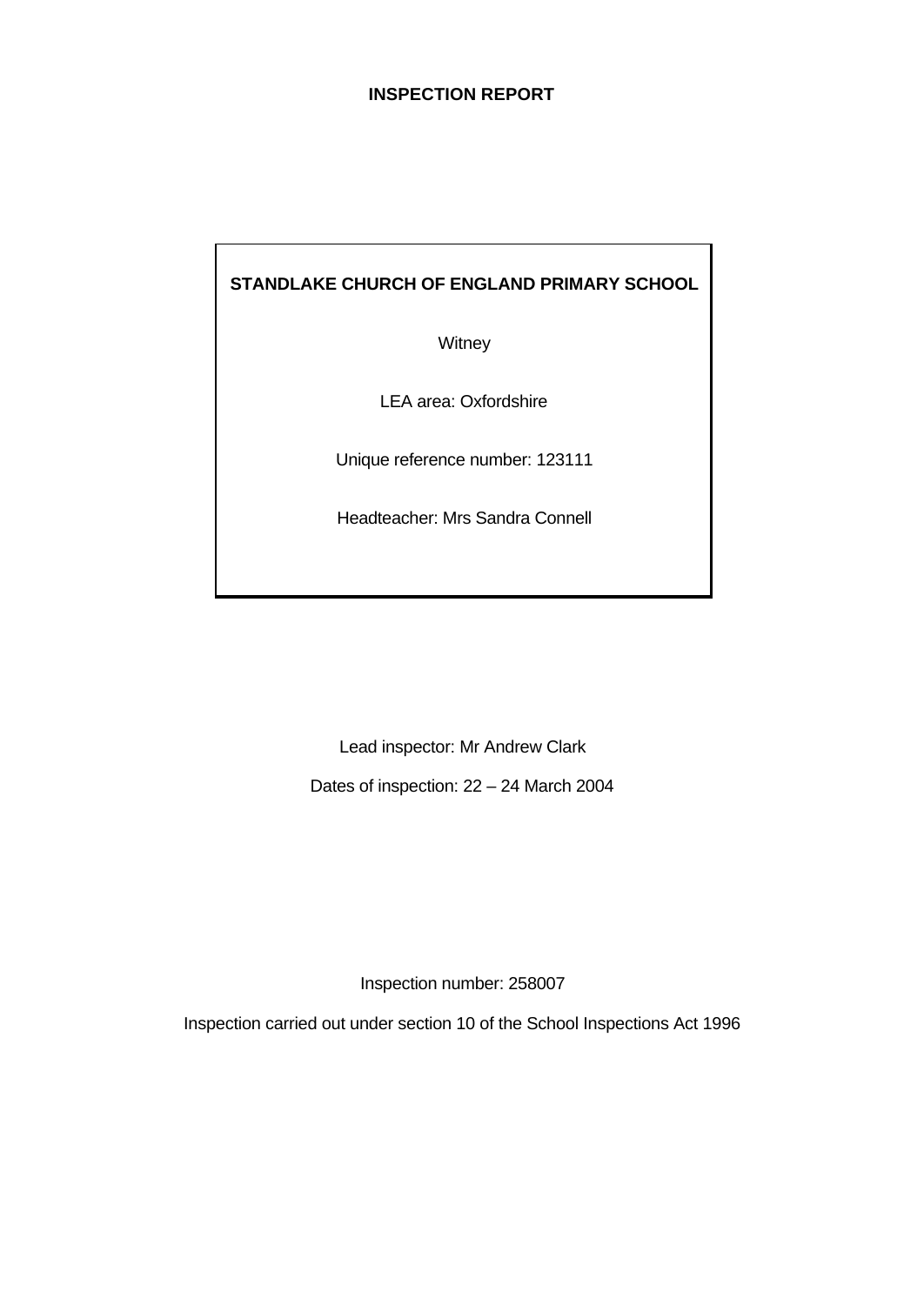### © Crown copyright 2004

This report may be reproduced in whole or in part for non-commercial educational purposes, provided that all extracts quoted are reproduced verbatim without adaptation and on condition that the source and date thereof are stated.

Further copies of this report are obtainable from the school. Under the School Inspections Act 1996, the school must provide a copy of this report and/or its summary free of charge to certain categories of people. A charge not exceeding the full cost of reproduction may be made for any other copies supplied.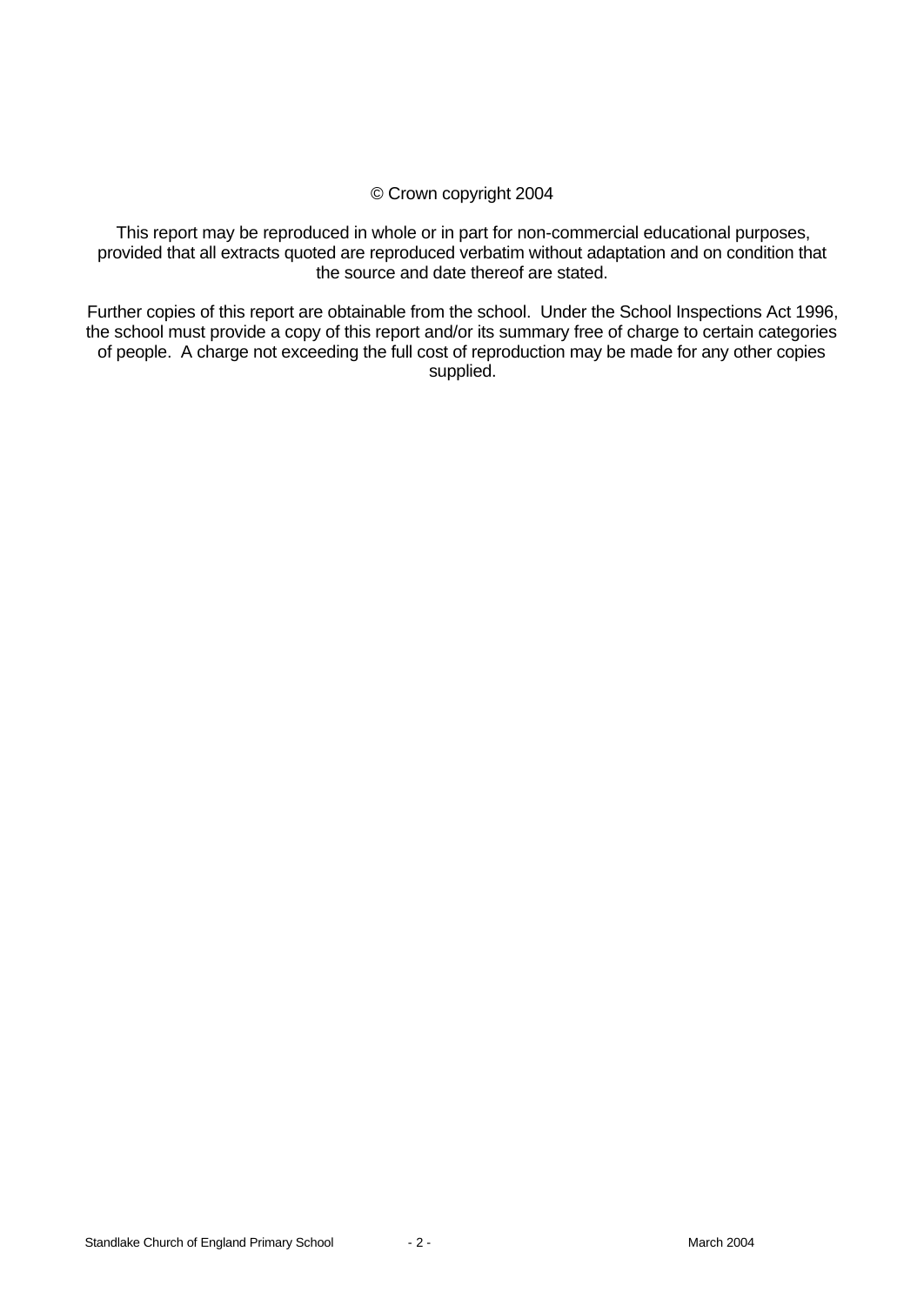# **INFORMATION ABOUT THE SCHOOL**

| Type of school:              | Primary                                          |
|------------------------------|--------------------------------------------------|
| School category:             | Voluntary controlled                             |
| Age range of pupils:         | 4 - 11                                           |
| Gender of pupils:            | Mixed                                            |
| Number on roll:              | 98                                               |
| School address:              | Church End<br>Standlake<br>Witney<br>Oxfordshire |
| Postcode:                    | OX29 7SQ                                         |
| Telephone number:            | 01865 300454                                     |
| Fax number:                  | 01865 300454                                     |
| Appropriate authority:       | The governing body                               |
| Name of chair of governors:  | Dr Gordon Dooley                                 |
| Date of previous inspection: | 29 June 1998                                     |

# **CHARACTERISTICS OF THE SCHOOL**

Standlake CE Primary School is a smaller than average school in the village of Standlake, near Witney. There are 98 pupils on roll aged from 4 to 11, with a balance of girls and boys. The percentage of pupils eligible for free school meals, 7.9 per cent, is below average. The majority of pupils are from white British backgrounds and a small percentage, 4, is of mixed race heritage. Four pupils are from traveller families. The area is generally one of positive social and economic circumstances. There are no pupils with English as an additional language. The percentage of pupils with special educational needs in the current year, 6.9 per cent, is well below average. This is lower than in previous years and is generally close to average. The pupils' needs include moderate learning difficulties and social, emotional and behavioural concerns. The percentage of pupils with a statement of special educational needs is below average. A higher percentage of pupils in Year 6 than average started this school after Year 1. Overall, pupils' attainment on entry to the school is above average.

There have been significant staff changes in this small school. The headteacher retired after over 20 years and an acting headteacher was appointed for two terms during 2003. The new headteacher was appointed in September 2003, the term prior to this inspection. There have been several temporary teachers in Years 3 and 4 due to long periods of staff illness over the last few years.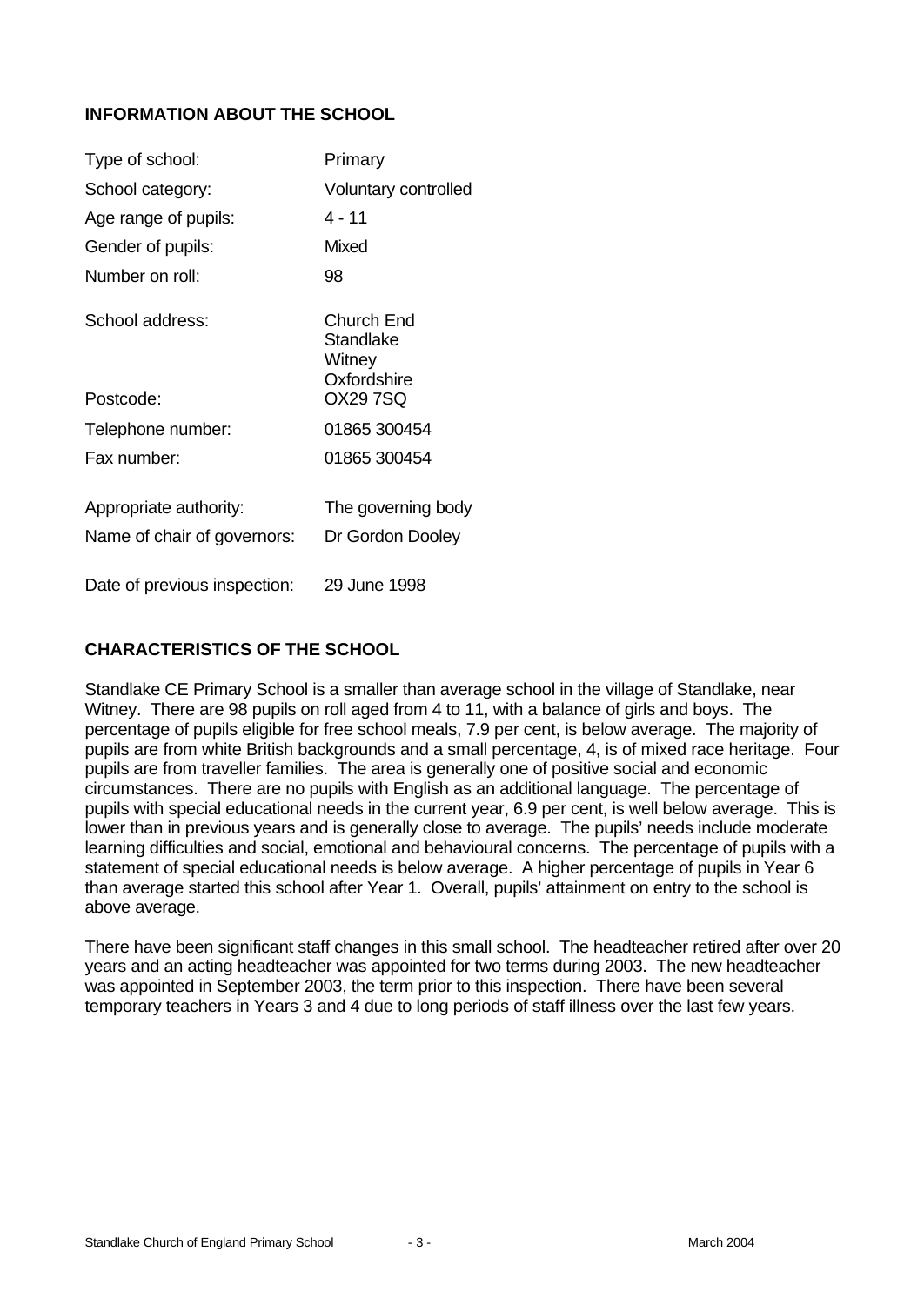# **INFORMATION ABOUT THE INSPECTION TEAM**

| Members of the inspection team |                        |                | <b>Subject responsibilities</b>             |
|--------------------------------|------------------------|----------------|---------------------------------------------|
| 21596                          | <b>Mr Andrew Clark</b> | Lead inspector | <b>Mathematics</b>                          |
|                                |                        |                | Science                                     |
|                                |                        |                | Information and communication<br>technology |
|                                |                        |                | Geography                                   |
|                                |                        |                | History                                     |
|                                |                        |                | Physical education                          |
|                                |                        |                | Special educational needs                   |
|                                |                        |                | English as an additional language           |
| 9770                           | Mr John Baker          | Lay inspector  |                                             |
| 26945                          | Ms Sylvia Gatehouse    | Team inspector | English                                     |
|                                |                        |                | Art and design                              |
|                                |                        |                | Design technology                           |
|                                |                        |                | <b>Music</b>                                |
|                                |                        |                | Religious education                         |
|                                |                        |                | Foundation stage                            |

The inspection contractor was:

Nord Anglia School Inspection Services Anglia House Carrs Road **Cheadle Stockport** SK8 2LA

Any concerns or complaints about the inspection or the report should be made initially to the inspection contractor. The procedures are set out in the leaflet *'Complaining about Ofsted Inspections'*, which is available from Ofsted Publications Centre (telephone 07002 637833) or Ofsted's website (www.ofsted.gov.uk).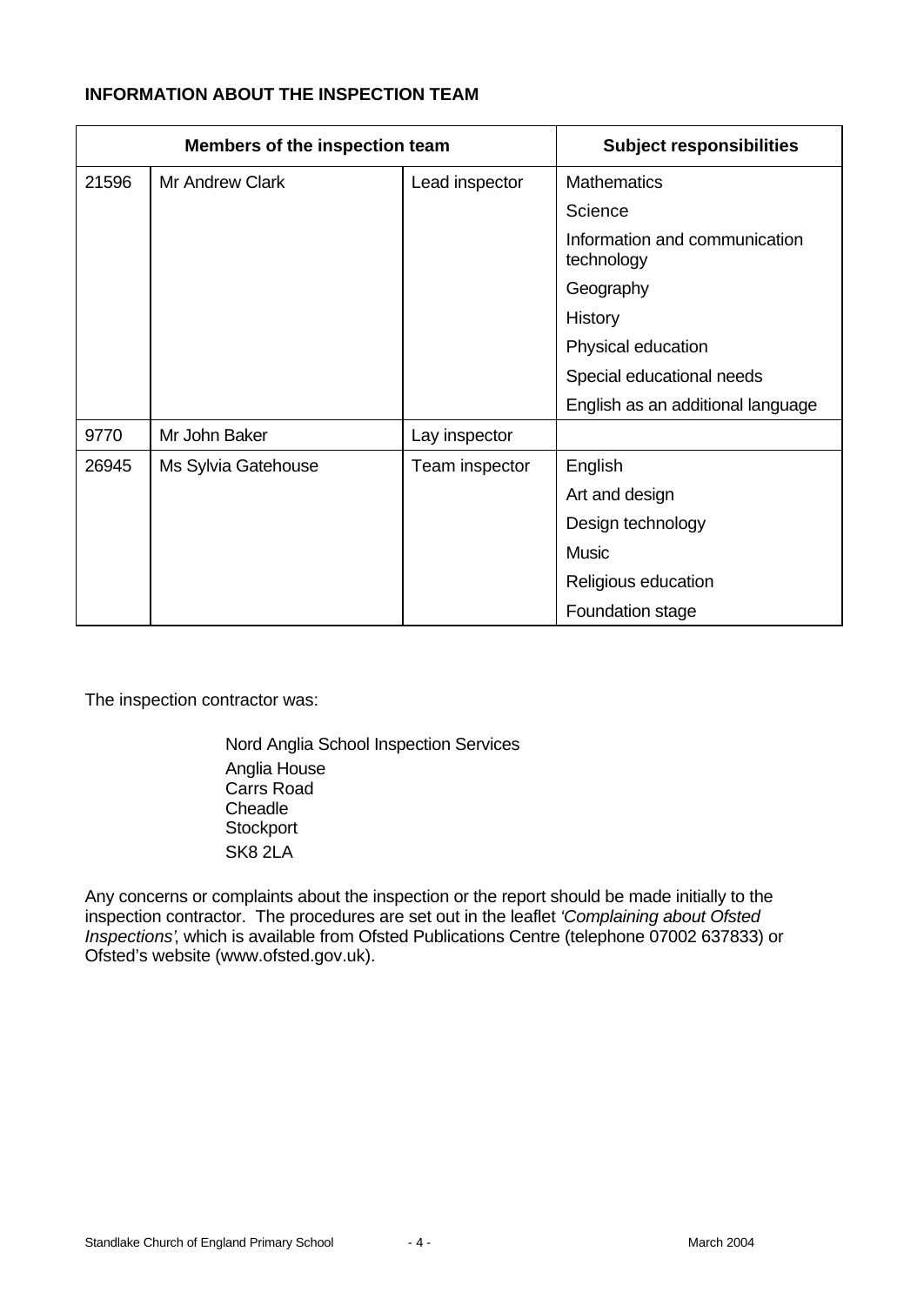# **REPORT CONTENTS**

|                                                                                                                                    | Page |
|------------------------------------------------------------------------------------------------------------------------------------|------|
| <b>PART A: SUMMARY OF THE REPORT</b>                                                                                               | 6    |
| <b>PART B: COMMENTARY ON THE MAIN INSPECTION FINDINGS</b>                                                                          |      |
| <b>STANDARDS ACHIEVED BY PUPILS</b>                                                                                                | 8    |
| Standards achieved in areas of learning, subjects and courses                                                                      |      |
| Pupils' attitudes, values and other personal qualities                                                                             |      |
| <b>QUALITY OF EDUCATION PROVIDED BY THE SCHOOL</b>                                                                                 | 11   |
| Teaching and learning<br>The curriculum<br>Care, guidance and support<br>Partnership with parents, other schools and the community |      |
| <b>LEADERSHIP AND MANAGEMENT</b>                                                                                                   | 15   |
| PART C: THE QUALITY OF EDUCATION IN AREAS OF LEARNING,<br><b>SUBJECTS AND COURSES</b>                                              | 17   |
| AREAS OF LEARNING IN THE FOUNDATION STAGE                                                                                          |      |
| <b>SUBJECTS IN KEY STAGES 1 AND 2</b>                                                                                              |      |
| PART D: SUMMARY OF THE MAIN INSPECTION JUDGEMENTS                                                                                  | 28   |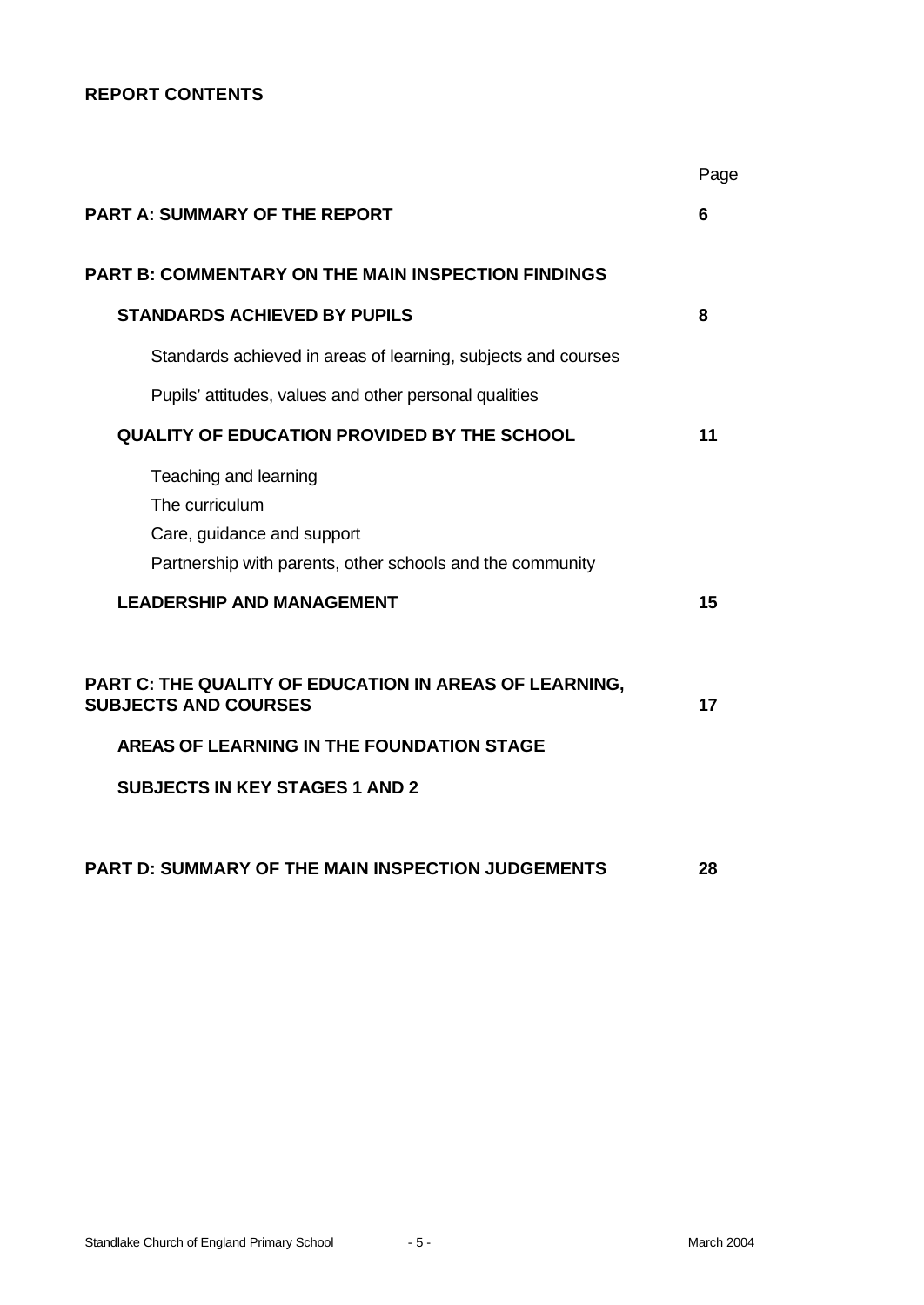# **PART A: SUMMARY OF THE REPORT**

# **OVERALL EVALUATION**

**This is a satisfactory school.** The good leadership of the new headteacher is providing a clear direction for future improvement. Teaching and learning are satisfactory, as is pupils' achievement. Pupils' have positive attitudes and behave well. The school provides satisfactory value for money.

The school's main strengths and weaknesses are:

- The quality of leadership of the headteacher and support from the governing body are quiding the school well.
- Very good achievement in Years 5 and 6 due to the high quality of teaching. However, achievement is satisfactory overall.
- Pupils' good personal development due to the caring ethos of the school.
- Good links with the church provide pupils with enriching experiences.
- The leadership by subject coordinators is not well established.
- There is often not enough challenge to pupils in Years 1 and 2.
- Planning for the Foundation Stage does not raise pupils' personal and social development sufficiently.

**The school's improvement since the last inspection has been satisfactory**, despite staffing difficulties and changes of leadership. The key issues from the last inspection have been largely addressed, although there is still room to improve the use of assessment data to challenge pupils in Years 1 and 2. Management systems are more effective overall, but the improving role of subject coordinators has yet to have an impact overall. There have been good improvements to standards of art and design. The quality of accommodation has improved.

| <b>Results in National</b><br>Curriculum tests at the end |      | similar schools |      |      |
|-----------------------------------------------------------|------|-----------------|------|------|
| of Year 6, compared with:                                 | 2001 | 2002            | 2003 | 2003 |
| English                                                   |      |                 | в    |      |
| mathematics                                               |      |                 |      |      |
| science                                                   |      |                 |      |      |

# **STANDARDS ACHIEVED**

*Key: A - well above average; B – above average; C – average; D – below average; E – well below average Similar schools are those whose pupils attained similarly at the end of Year 2.*

**Pupils' achievement is satisfactory overall**. The small size of the school means there are often significant variations in test results from year to year, and the overall trend in improvement in test results has been below the national average. Pupils' progress is very good in Years 5 and 6 and, as a result, current pupils are working at well above expected levels for English and mathematics. Standards in science are also beginning to rise. The achievement of most able pupils is not high enough in Year 2 and too few of them achieve high levels in national tests for English and mathematics.In reception, achievement is satisfactory overall. However, the provision for children's social and emotional learning and physical development is not challenging enough. The achievement of pupils with special educational needs is satisfactory. Achievement in information and communication technology (ICT) is satisfactory and it is good in religious education.

**Pupils' personal development, including their spiritual, moral, social and cultural development, is good overall.** The pupils have positive attitudes and behave well overall. Attendance is returning to its characteristically good levels after a decrease last year because of persistent absences of a small number of pupils. The pupils are given good opportunities to take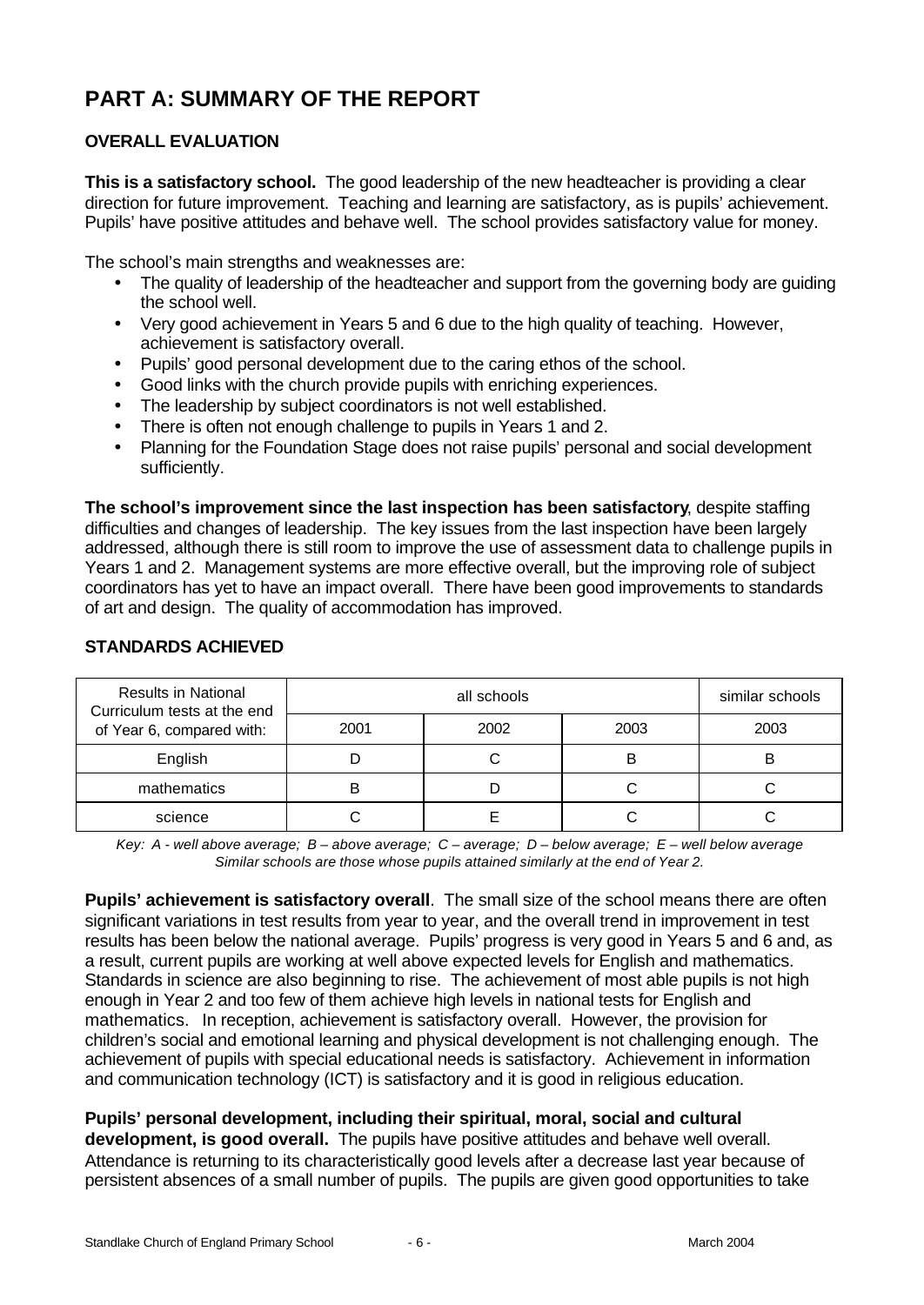responsibilities, for example, through the school council, and they are taught right from wrong. The pupils' studies in art and design and music make a good contribution to their cultural development. **QUALITY OF EDUCATION**

### **The quality of education is satisfactory. Teaching and learning are satisfactory overall.**

Assessment is satisfactory. Teaching is good in Years 3 to 6, frequently very good in Year 5/6. These lessons are fast paced and highly motivating because of the exciting and well-planned methods used. As a result, pupils work hard and with imagination. In reception the opportunities for children to think and choose for themselves are not demanding enough. Although satisfactory overall, lessons in Years 1 and 2, tend to be too slow and there is not enough challenge for pupils to think independently and use their knowledge. The curriculum is sound and there are good opportunities for enriching pupils' learning through visits and visitors. Close links with the local community, especially the church contribute to the good caring ethos. Information for parents is good and parents raise significant funds for the school.

#### **LEADERSHIP AND MANAGEMENT**

#### **Leadership and management are satisfactory overall.**

The new headteacher is providing a clear sense of direction and robust systems to support this. The governors support and challenge the school well. They fulfil their statutory duties effectively with the exception of minor omissions in the annual report for parents. The role of subject leaders is now beginning to develop, but is not yet effective.

# **PARENTS' AND PUPILS' VIEWS OF THE SCHOOL**

The parents are satisfied with the school. A significant proportion of parents have been concerned by long-term staff absence and other changes. They are very pleased with the initial impact by the new headteacher on school developments. The pupils are very happy with their school. They enjoy the responsibilities of the new school council and the care shown by teachers and other adults.

#### **IMPROVEMENTS NEEDED**

The most important things the school should do to improve are:

- Improve the quality of teaching throughout the school, especially in Year 1 and 2, to that of the best.
- Ensure coordinators take a strong lead in their subjects.
- Improve provision in the Foundation Stage.

and, to meet statutory requirements:

• Ensure the Governors' annual report for parents complies fully with requirements.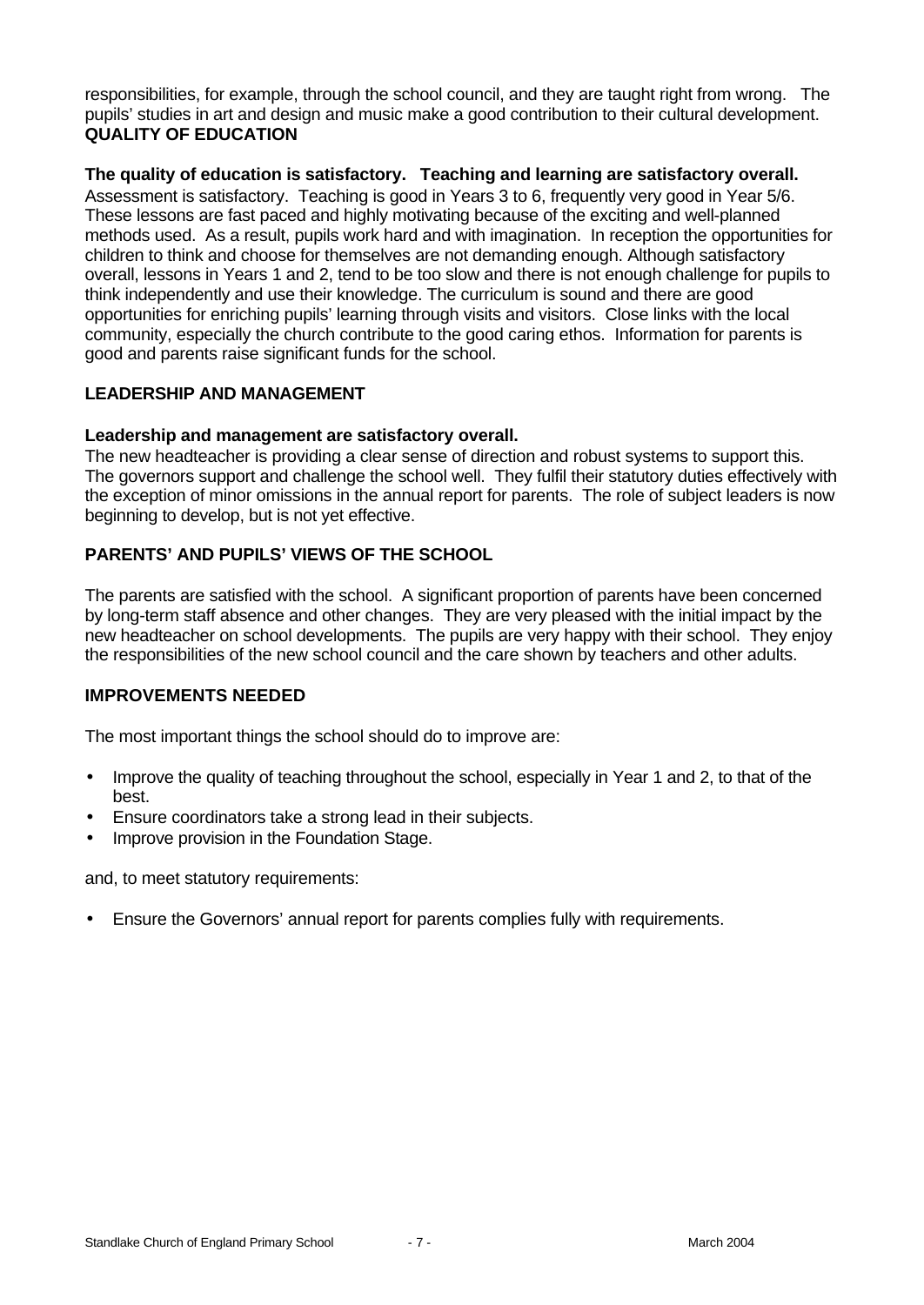# **PART B: COMMENTARY ON THE INSPECTION FINDINGS**

# **STANDARDS ACHIEVED BY PUPILS**

# **Standards achieved in areas of learning, subjects and courses**

**Pupils' achievement is satisfactory overall.** Standards are above average by Year 2 and well above average by Year 6.

#### **Main strengths and weaknesses**

- Attainment in English and mathematics in Year 6 is well above national expectations.
- The achievement of the more able pupils is not high enough in Years 1 and 2.
- Achievement in art and design and religious education is good.
- Children's physical development is not good enough in reception, and a significant minority of them do not make enough progress in personal and social development.

### **Commentary**

- 1. Overall, pupils make satisfactory progress from their prior attainment. There has been satisfactory improvement since the last inspection, although test results have shown a decline in the last three years in both Year 2 and Year 6 from their highest point. The small number of pupils who take national tests means that year-on-year variations need to be viewed with caution. A high proportion of the current Year 6 pupils are working at levels well above those normally expected in English and mathematics. Throughout the school, standards are generally above average. However, in Years 1 and 2, the more able pupils are not achieving well enough because the teaching often lacks dynamism and does not build consistently on pupils' earlier attainment. The achievement of pupils with special educational needs is satisfactory. The pupils from travellers' families make progress that is similar to their classmates. There is no significant difference in the achievement of boys and girls.
- 2. The Year 6 pupils are achieving particularly well because of the challenging teaching and good use of assessment to match work accurately to pupils' needs. As a result, standards of speaking and listening, reading, writing and numeracy are high. For example, pupils have a very good grasp of multiplication and division facts and make good use of them in solving mathematical problems. They read with fluency and expression and make very good use of reference skills, including the Internet. Their writing is lively and grammatically accurate. However, spelling is sometimes a weakness. The pupils with special educational needs, including those with a statement, also achieve well in Years 5 and 6 because of good support. Standards in science are above average, and showing improvement from the last inspection in practical and investigative skills. Despite the periods of time with temporary teaching staff, the pupils in Years 3 and 4 are making at least satisfactory progress overall and the achievement in some lessons, for example mathematics, is good.
- 3. The achievement of pupils in Years 1 and 2 is not consistently good enough. This is particularly evident in writing, and no pupils attained the higher levels in the 2003 national tests. The teaching does not inspire the more able pupils sufficiently to produce written work with the imagination and structure of which they are capable. In mathematics, the pupils develop good recall of basic number facts such as multiplication facts, and this is generally above average. However, they lack depth in their application of these skills in problem solving and have a narrow understanding of shape and measure.
- 4. Pupils' achievement in art and design is good and shows significant improvement since the last inspection. This is a direct result of strong leadership and the high profile the subject now receives. Standards in religious education are above average. This is a result of effective promotion and monitoring of the subject, and the contribution made by all staff to pupils' social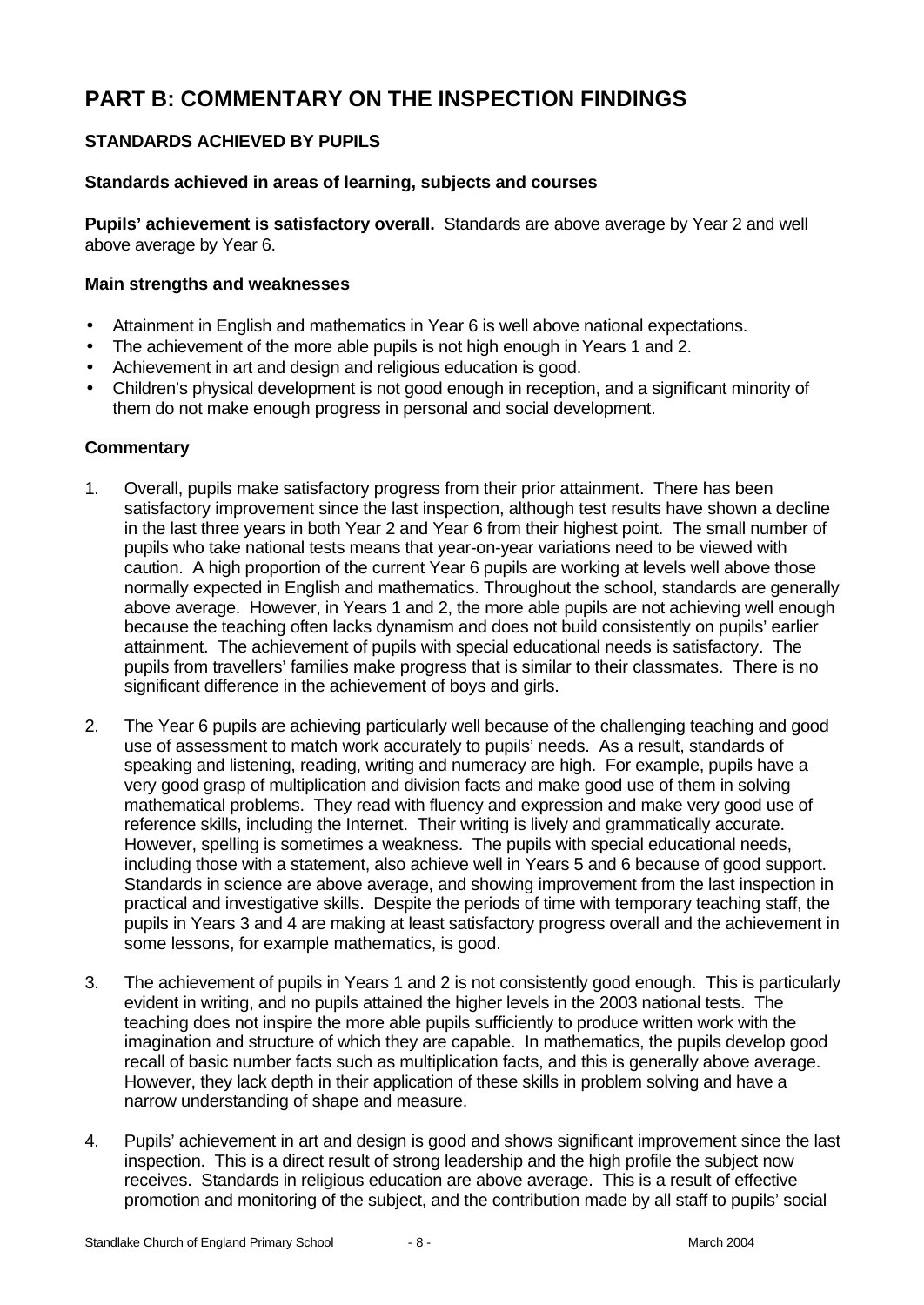and spiritual development. Standards in ICT are similar to expected levels and are improving as a result of better provision and clear leadership under the new headteacher.

5. Achievement in the Foundation Stage is satisfactory overall. The teaching of basic literacy and numeracy skills is sound. However, the teaching and planning for developing the children's personal and social development is not structured effectively enough and some do not make enough progress. There is also a lack of provision for outside play, which limits the children's progress in physical development.

| Standards in: | School results | National results |
|---------------|----------------|------------------|
| reading       | 17.8 (16.8)    | 15.7 (15.8)      |
| writing       | 14.8 (14.5)    | 14.6 (14.4)      |
| mathematics   | 16.8 (17.9)    | 16.3 (16.5)      |

#### *Standards in national tests at the end of Year 2 – average point scores in 2003*

*There were 13 pupils in the year group. Figures in brackets are for the previous year*

#### *Standards in national tests at the end of Year 6 – average point scores in 2003*

| Standards in: | School results | National results |
|---------------|----------------|------------------|
| English       | 27.6 (27.4)    | 26.8 (27.0)      |
| mathematics   | 27.0(26.3)     | 26.8 (26.7)      |
| science       | 28.8 (27.4)    | 28.6 (28.3)      |

*There were 10 pupils in the year group. Figures in brackets are for the previous year*

#### **Pupils' attitudes, values and other personal qualities**

Pupils' attitudes and behaviour are good overall. They are very good in Years 5 and 6 because of the effective teaching. There have been no exclusions. Pupils' spiritual development is satisfactory and their moral, social and cultural development is good. Attendance was below average last year which was related to two families with specific problems and is now returning to its normal good level.

#### **Main strengths and weaknesses**

- Pupils' good attitudes to learning and good behaviour in Years 3 6 help them to achieve well.
- Relationships between pupils and pupils and staff are good. This is the result of the caring ethos of the school and the good example set by the staff.
- Pupils are confident and keen to take responsibility. This is the result of their being given opportunities to become independent and take responsibility appropriate to their age.
- Staff are not always consistent in their management of the behaviour of pupils with social and emotional difficulties.

#### **Commentary**

- 6. Pupils' attitudes to learning improve as they progress through the school. They are satisfactory in Reception and Year 1 and 2 most of the time, good in Years 3 and 4 and consistently very good in Years 5 and 6. These very good attitudes are the result of very good teaching that maintains a high level of interest and enthusiasm through engaging all pupils and setting appropriate challenging tasks for all.
- 7. Behaviour around the school is good. Pupils are fair and tolerant towards each other. Pupils with social and emotional difficulties are supported well overall and the management of their behaviour is satisfactory so that there is little disruption to the learning of others. The school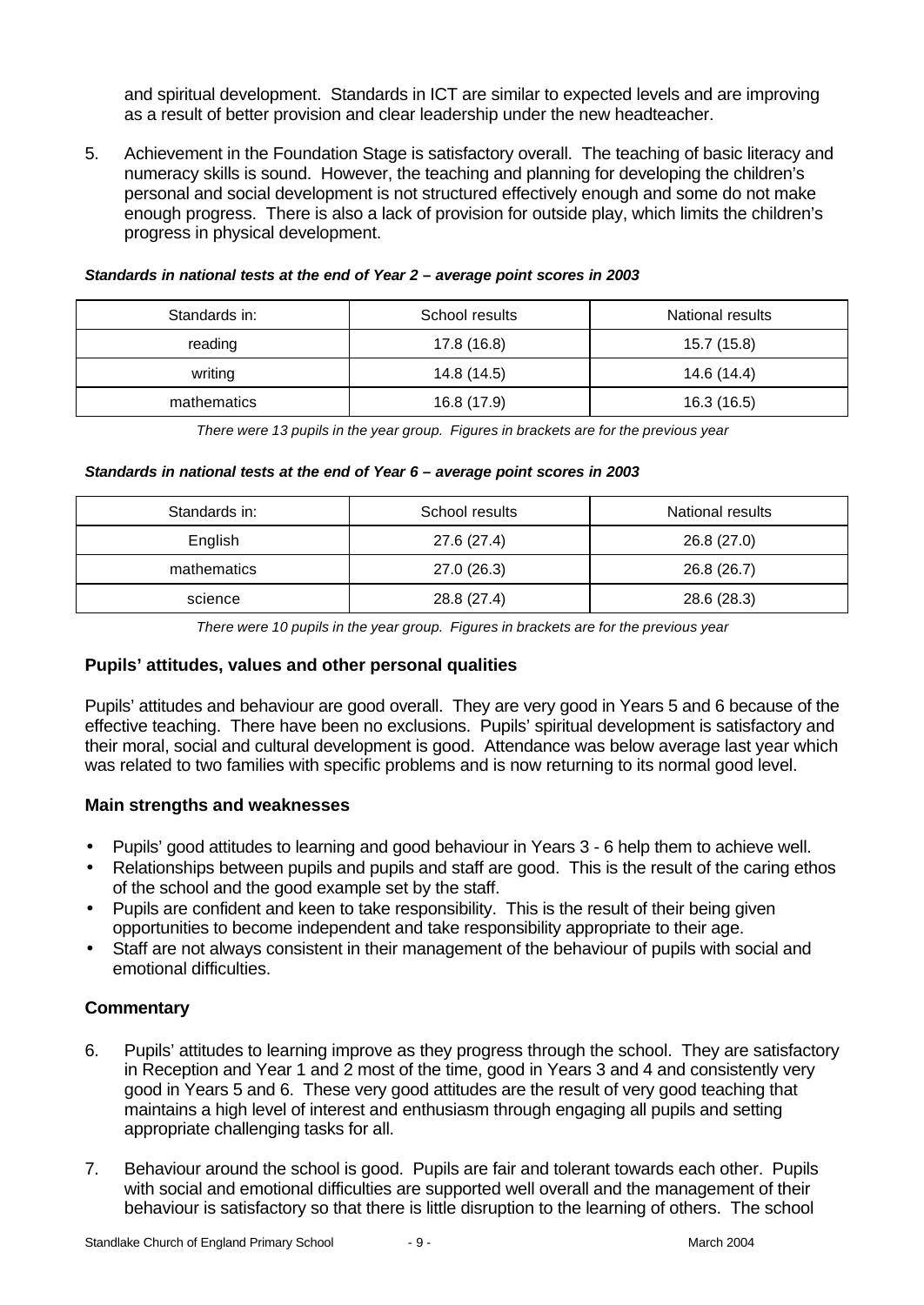has worked with the local education authority (LEA) advisory staff to establish clear targets and procedures to help such pupils. There are still some inconsistencies in the way in which this is applied and, although it does not significantly disrupt other pupils it does limit the learning made by the child concerned.

- 8. All adults set good examples for pupils to follow in their politeness and consideration for others. For example, the teachers use registration periods to establish friendly and respectful ways for pupils to acknowledge their presence. In assemblies, the teachers celebrate the pupils' personal strengths such as kindness and consideration as well as achievement in learning. No signs of aggressive behaviour were seen. However, parents did report some instances of bullying. The school has good procedures for dealing with such instances should they arise.
- 9. In reception, the children willingly take on simple classroom duties such as tidying up. The majority of children are likely to achieve the goals for personal and social development expected for their age, however few are likely to exceed them as they do in other areas of learning. This is because some activities are too controlled by the teacher so that the children do not develop as much independence in their learning as they are capable of. Occasionally young children do not pay enough attention to staff. The Years 5 and 6 pupils take on particular whole-school duties, such as preparing the hall for assembly and taking responsibilities for younger pupils. Years 5 and 6 pupils also consult other pupils and represent their views effectively through the school council. The council meetings make a good contribution to pupils' citizenship, and several pupils show a considerable capacity to work in committees and to lead others. Pupils from the travelling community integrate very well into the life of the school as a result of the inclusive approach of staff and pupils and this has a positive affect on their personal development.
- 10. Pupils work well together in groups. For example, pupils in a Years 5 and 6 design and technology lesson helped each other to make paper patterns for slippers. Relationships between pupils and staff are also good and are the result of staff giving a positive lead in engendering good relationships, for example by giving praise and encouragement at every opportunity.
- 11. Pupils' moral, social and cultural development is promoted well in personal, social and health education lessons, assemblies, circle time and various areas of the curriculum. For example, drama is used well to create scenarios where pupils can empathise with others. Work in art and design and music is well planned to extend pupils' cultural awareness, and has a positive impact on creating an attractive and stimulating environment. The school promotes strongly the awareness of other cultures to compensate for the lack of a diverse intake. Teaching and learning in religious education makes a good contribution to pupils' spiritual development and also their awareness of different faiths and religions. As a result pupils are confident and selfassured. They are very aware of the needs of others and this helps the successful inclusion of pupils with special educational needs and pupils from travellers families.

| Authorised absence |            |  | Unauthorised absence |  |
|--------------------|------------|--|----------------------|--|
| School data        | 6 2<br>◡.∠ |  | School data          |  |

National data 1 5.4

| Attendance in the latest complete reporting year (%) |  |  |
|------------------------------------------------------|--|--|
|                                                      |  |  |

| Authorised absence |     | Unauthorised absence |     |
|--------------------|-----|----------------------|-----|
| data               | 6.2 | School data          |     |
| data               | 5.4 | National data        | 0.4 |

*The table gives the percentage of half days (sessions) missed through absence for the latest complete reporting year.*

12. Although the figures for the previous year were well below average, this was a very unusual situation and current attendance figures are much higher. This reflects the normal pattern which is above average in most years. The school carefully tracks individual attendance patterns and the absences last year related to two families with specific problems. Parents are very aware of the importance of good attendance and the great majority support the school well. As a result punctuality is also good and pupils are well prepared to start their lessons.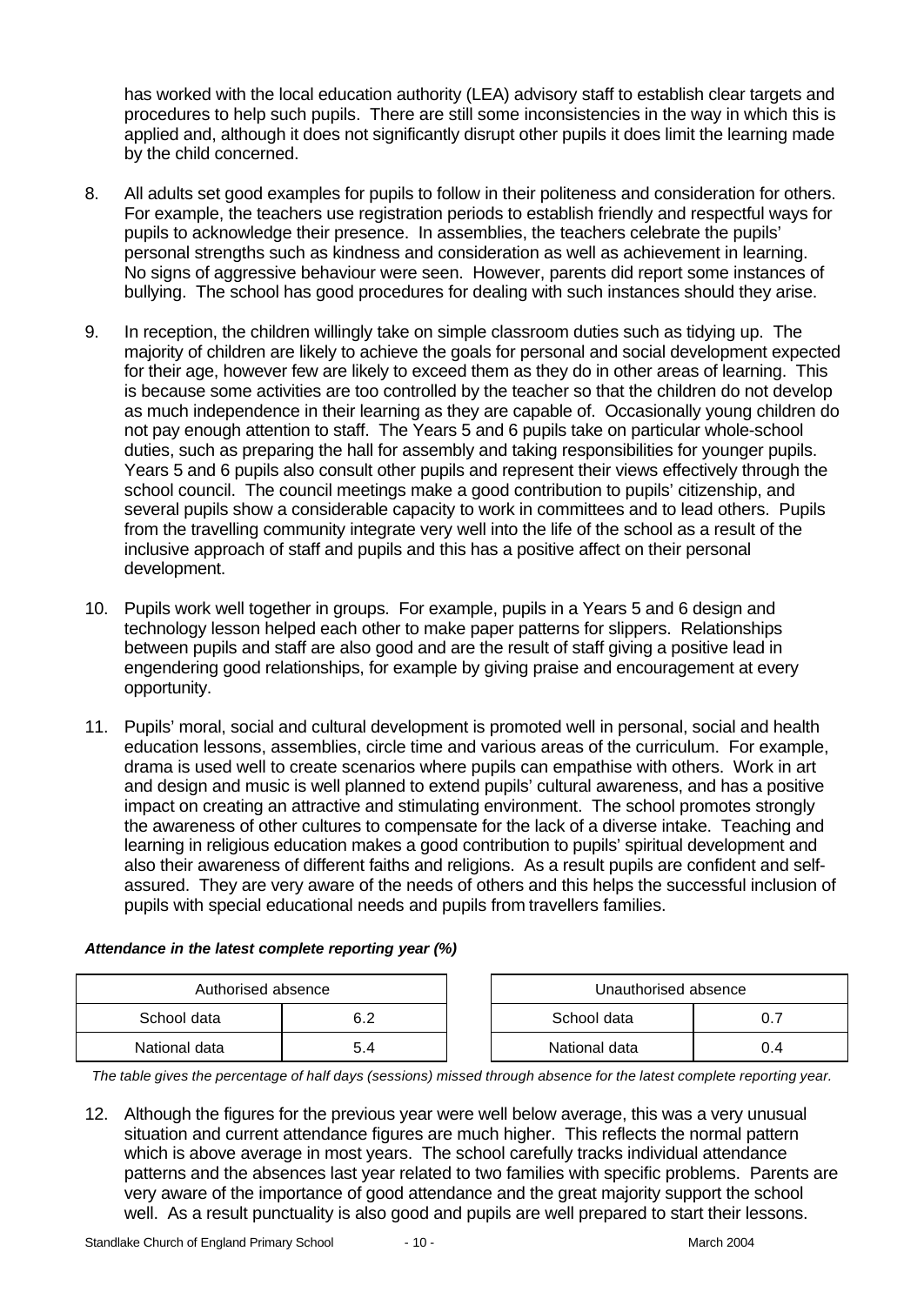# **Exclusions**

There have been no exclusions.

#### *Ethnic background of pupils Exclusions in the last school year*

| Categories used in the Annual School Census | No of pupils<br>on roll | Number of<br>fixed period<br>exclusions | Number of<br>permanent<br>exclusions |
|---------------------------------------------|-------------------------|-----------------------------------------|--------------------------------------|
| White - British                             | 93                      |                                         |                                      |
| Mixed – White and Black Caribbean           |                         |                                         |                                      |
| Mixed - White and Asian                     |                         |                                         |                                      |
| Mixed – any other mixed background          |                         |                                         |                                      |

*The table gives the number of exclusions, which may be different from the number of pupils excluded.*

# **QUALITY OF EDUCATION PROVIDED BY THE SCHOOL**

**This is satisfactory.** The quality of teaching and learning is **satisfactory** overall and **very good** in Years 5 and 6. The curriculum and assessment are **satisfactory**.

### **Teaching and learning**

**Teaching and learning are satisfactory overall.** Teaching is satisfactory in the Foundation Stage and Years 1 and 2. It is good in Years 3 to 6. Assessment is satisfactory overall but the use of assessment to meet the needs of pupils in Reception and Years 1 and 2 is not always effective enough.

#### **Main strengths and weaknesses**

- Teaching in Years 5 and 6 is very good. Teaching methods are often inspiring and there is good use of ICT.
- Good relationships establish a positive ethos for learning.
- The teaching styles are not challenging enough in Reception and Years 1 and 2.
- Use of homework is good.

# **Commentary**

# *Summary of teaching observed during the inspection in 18 lessons*

| Excellent | √ery good | Good | Satisfactory | Unsatisfactory | Poor | Very Poor |
|-----------|-----------|------|--------------|----------------|------|-----------|
|           |           |      |              |                |      |           |

*The table gives the number of lessons observed in each of the seven categories used to make judgements about lessons.*

13. In the best lessons, often in Years 5 and 6, the teacher generates a strong sense of urgency and a desire to learn. This is because the content of lessons is exciting and relevant. A good example was a science lesson on mixing materials when pupils created 'exploding' containers and their own stretchy 'flubber'. They had great fun and, at the same time, discovered a lot about the nature of mixing materials and recording the outcomes. These lessons are very well planned , the teacher is well prepared with a lively exposition and carefully structured activities build well on each other. The pupils are challenged through fast-paced questions and high expectations for independent learning and thinking. As a result, the pupils take a lot of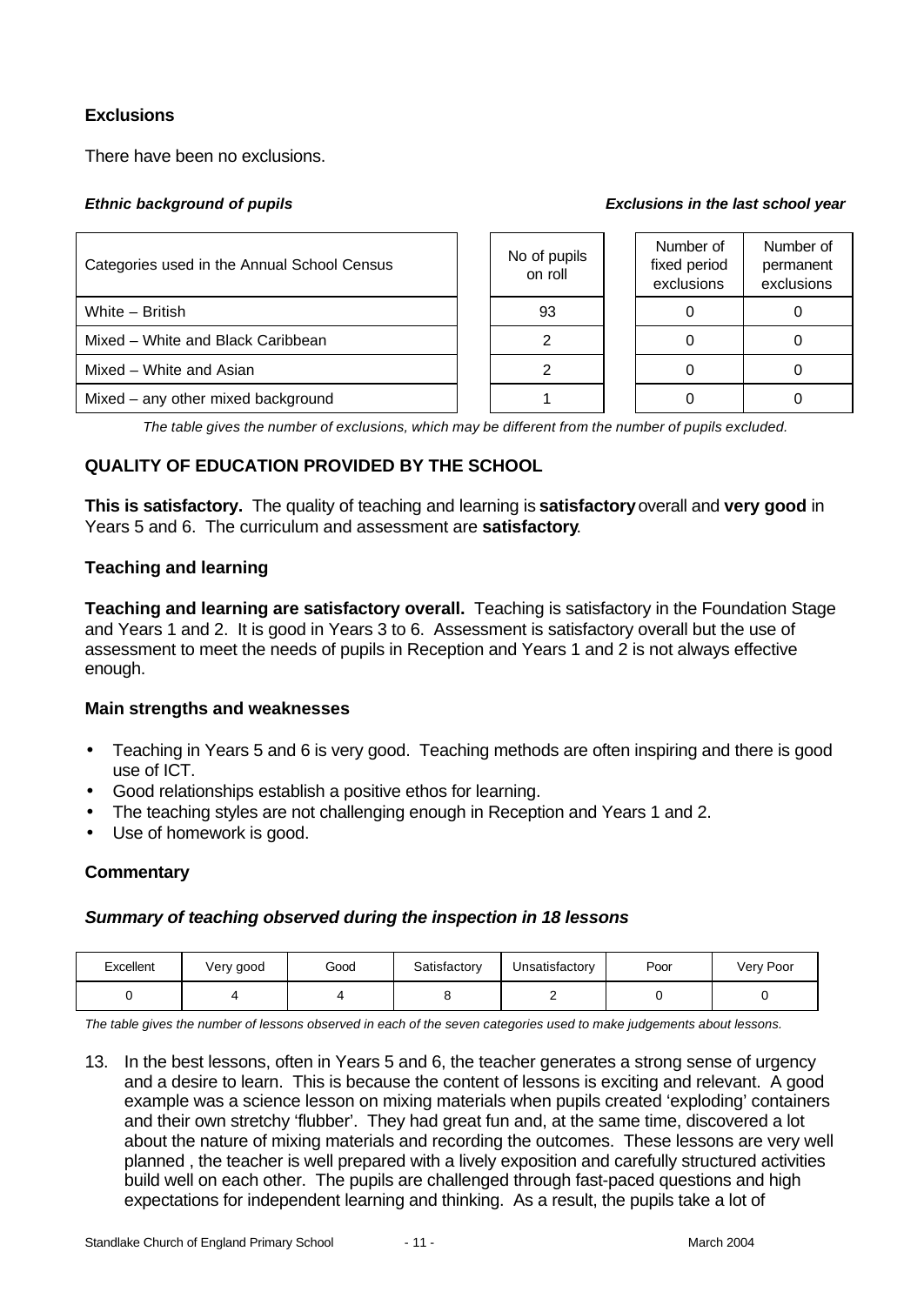responsibility for working collaboratively and organising their own ideas. In the best lessons, the teacher makes good use of the interactive white boards and other computer resources to present information and instruction in a way that engages the pupils and involves them from the start. Improvements to teaching and learning since the last inspection are satisfactory.

- 14. Throughout the school, relationships are good and teachers and pupils communicate easily. Discipline is generally good, although too much time spent talking to children in reception sometimes leads to restlessness and fidgeting. This is exacerbated by the difficulties in supervising this classroom. However, the trust teachers place on pupils means that, overall, the pupils work safely in different areas such as the new library and ICT suite with the minimum of supervision.
- 15. The less successful lessons are the result of teaching that is too slow and mundane. This includes an element of unsatisfactory teaching in Year 1 and 2. For example, too long is spent on repeating simple words and phrases, which the pupils already know. There are also occasions when too much time is spent on colouring and drawing by able pupils in subjects such as science and mathematics, when they could be recording their work in more challenging ways. In these lessons, not enough use is made of the assessment of pupils' attainment to make sure that they are fully challenged. This is compounded by too little interjection by the teacher or support staff to motivate and guide pupils. Overall, support staff make a good contribution to learning because they are well informed and trained.
- 16. The teaching of pupils with special educational needs is satisfactory overall. Pupils needs are identified early and targets are set for their learning. Whilst the majority of targets are appropriate, there is sometimes a lack of precision which makes them difficult for the pupils to achieve in the time expected. Support assistants know their pupils well and work closely with class teachers so they can make a good contribution to lessons.
- 17. The parents support homework well, although there are mixed views on its value. As a result, homework makes a good contribution to learning particularly in literacy and numeracy. Pupils are also making increasing use of ICT at home to research and produce their own projects. Recently introduced individual targets for pupils are giving them something to strive for and help parents to contribute to their children's learning.
- 18. The teaching in reception is based on the guidance for areas of learning for children under five. However, it is not planned with sufficient focus on the stepping stones that children make within these areas. This means that some children, particularly the most able, do not make consistent progress in some aspects of their learning such as personal and social development. The new headteacher identified this weakness and there are suitable procedures in place to develop this, which include visits to other foundation stage settings.
- 19. The use of assessment is improving steadily and is satisfactory. There are good procedures for measuring attainment in English and mathematics. They are used well in Years 3 to 6, but not sharply enough in other classes. This means some pupils are not regularly challenged sufficiently. The school identifies pupils with a gift or talent and generally provides for them through a broad and interesting curriculum. However, specific provision for these pupils is not yet established.
- 20. The school is making use of support from the LEA to improve the quality of teaching, although it is too early for the overall impact of this to be measured.

#### **The curriculum**

**The curriculum is satisfactory.** Enrichment of the curriculum is **satisfactory**. Accommodation and resources are **satisfactory**.

#### **Main strengths and weaknesses**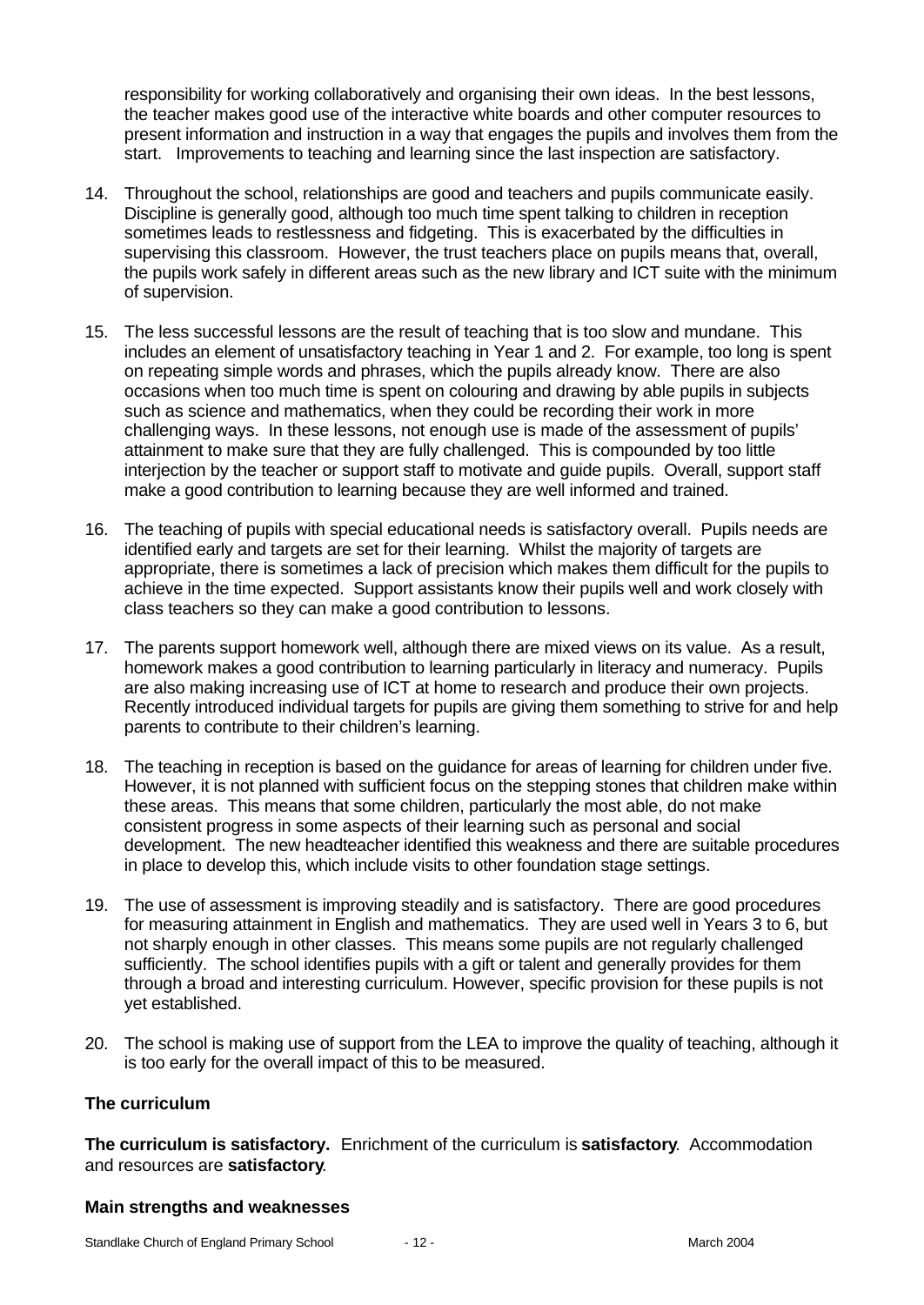- Good links between subjects helps pupils' learning. Good use is made of art and music across the curriculum.
- Good links with the church have a positive impact on pupils' personal development and learning.
- The Foundation Stage classroom is difficult to manage and there is insufficient outdoor provision.

### **Commentary**

- 21. There have been good improvements in the planning for most subjects since the last inspection. There are good links made between different subjects which helps pupils to make sense of what they learn and increases their desire to find out more. The pupils learning in ICT has improved significantly because of these links made to other subjects. For example, pupils made science posters on electricity in Years 1 and 2 by using computer art and text packages. There is some very good use of art and design to support learning in other subjects. For example, Years 5 and 6 pupils developed their understanding of coordinates and scale by making enlargements of photographs and pictures.
- 22. Provision for special educational needs is satisfactory. The school receives good support from the LEA special needs support staff and other bodies such as the support for travellers. Overall, the teachers produce appropriate individual education plans for pupils. Although teaching assistants work closely with teachers the special educational needs coordinator does not regularly monitor and review their work with the pupils in their care. Teaching assistants make a sound contribution to learning through the school.
- 23. There is a satisfactory range of clubs and activities for pupils. Staffing changes caused some changes to clubs and visits, with which some parents were dissatisfied. However, this has been addressed and the school now offers a sound range of sport and music-based activities after school, as well as a modern foreign language club. There are also residential visits arranged in Years 5 and 6. There are particularly good links with the local church. The rector is a regular visitor, who takes part in lessons and leads collective worship. Visits to the church are valued by the pupils and make a good contribution to their religious knowledge and personal development. There is satisfactory provision for personal, health and social development.
- 24. There have been some imaginative improvements to accommodation recently in the creation of a well used ICT suite, and new library and entrance area. The school has successfully obtained grants to make significant changes to playground and Foundation Stage provision. At present there is very limited dedicated outdoor classroom space for the reception children. The Foundation Stage classroom is difficult to manage because there are several alcove areas. The staff work hard to use the space successfully.

# **Care, guidance and support**

**The school makes good provision overall for ensuring pupils' care, welfare, health and safety.** It provides pupils with good support and guidance on their personal development and satisfactory guidance on their academic progress. Pupils are involved well in the work of the school and its development.

# **Main strengths and weaknesses**

- The good care given to pupils ensures that they feel secure and are happy at school.
- Very good child protection procedures.
- The good support, advice and guidance given to pupils on their personal development helps them to mature as they progress through the school.
- Very good induction arrangements for pupils
- Good involvement of pupils through the school council.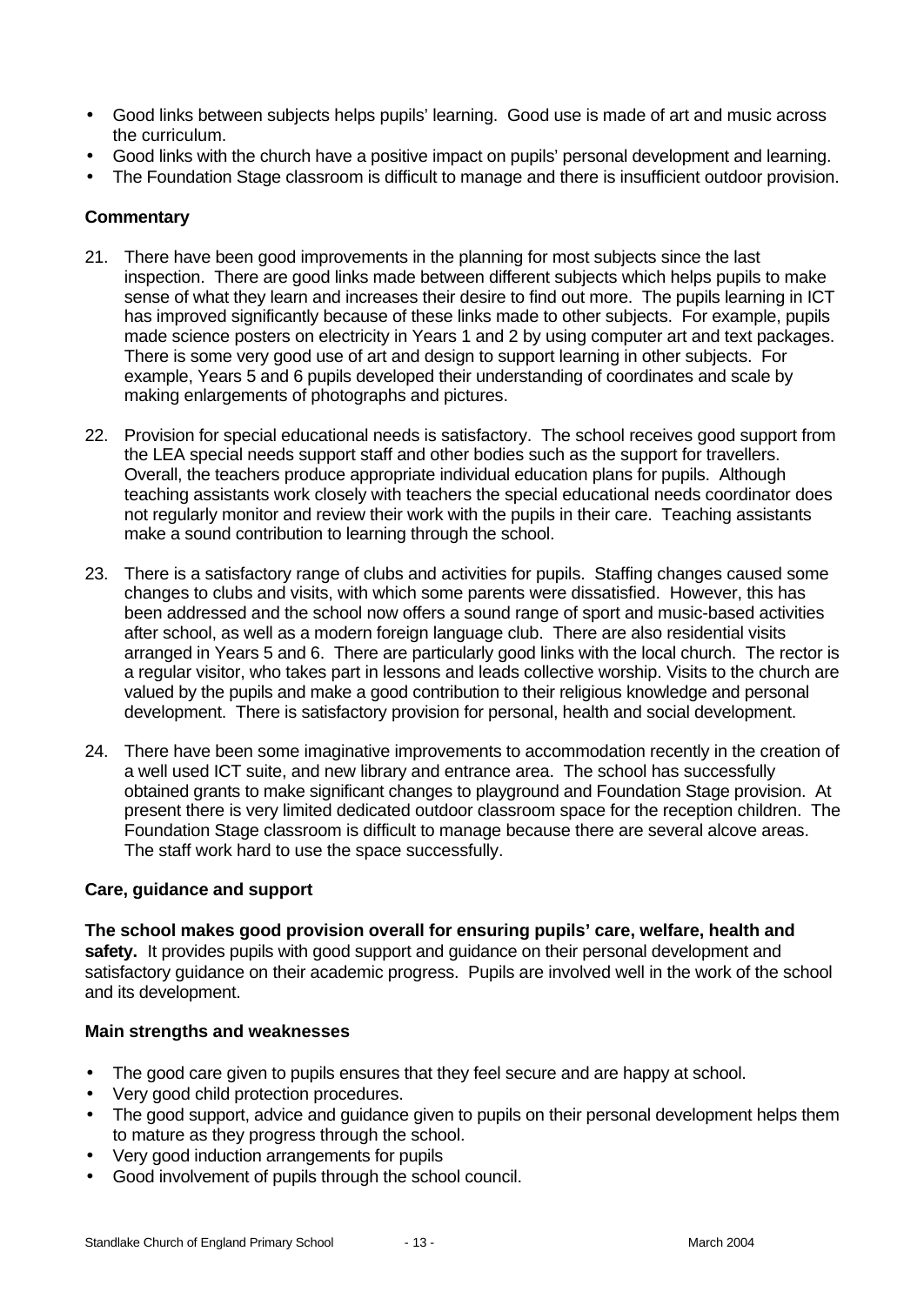# **Commentary**

- 25. Pupils' healthy and safe living is well promoted through the personal, social and health education programme, which is enhanced through talks by the police on personal safety. All staff, including temporary staff, are fully aware of child protection procedures and their importance. There is good liaison with other agencies.
- 26. Teachers and support staff know the pupils and their families very well, are sensitive to their needs and are able to provide good support and guidance. The good relationships between pupils and staff encourage pupils to raise any concerns they may have, knowing that they will be dealt with sympathetically. Year 6 pupils are very confident about talking to the Rector who visits the school regularly, providing another, much valued, source of support and guidance. The great majority of pupils are very confident that they could turn to an adult for support. Good use is made of outside agencies to support specific pupils, for example the Traveller Advisory Team.
- 27. There are sound levels of care given to pupils with special educational needs. Their needs are identified early and good use is made of agencies outside of the school to support their learning. However, there are some inconsistencies in the approaches taken by different adults and this has a negative impact on behaviour and learning in a few cases.
- 28. Induction arrangements are very good and ensure that pupils settle happily into school. There is very good liaison with the playgroup on site and children from it visit the school twice weekly to work with reception children. This ensures that good relationships are built up before children start school.
- 29. Seeking pupils' views and involving them in the work and development of the school is done well through the school council. Eight members of the Years 5 and 6 class are elected on to the council and they consult other classes to seek their views, which they then put forward at council meetings. They take their responsibilities very seriously and are currently exploring the provision of a 'Friendship Bus Stop' for the playground. Pupils in most lessons are involved in discussing and agreeing class rules.

#### **Partnership with parents, other schools and the community**

The school has **good** links with parents, the community and other schools.

#### **Main strengths and weaknesses**

- Parents are very well informed about the school and about their children's standards and progress.
- The good contribution parents make to their children's learning at school and at home makes a positive contribution to their achievement.
- The good links with the community help to enrich the curriculum and make pupils aware of their own culture.
- The good links with other schools ensure that pupils transfer happily on to their next stage of education, and help to enhance the curriculum.

#### **Commentary**

30. Parents are very well informed about the school through the prospectus, weekly newsletters and other regular correspondence. They are well informed about their children's progress through termly consultation evenings and good annual reports. All reports detail what pupils can do in all subjects and set targets for pupils to achieve in English, mathematics and science. The inclusion of other information is variable with the best commenting on strengths and weaknesses, attainment levels and progress. Parents are also welcome to discuss concerns at other times.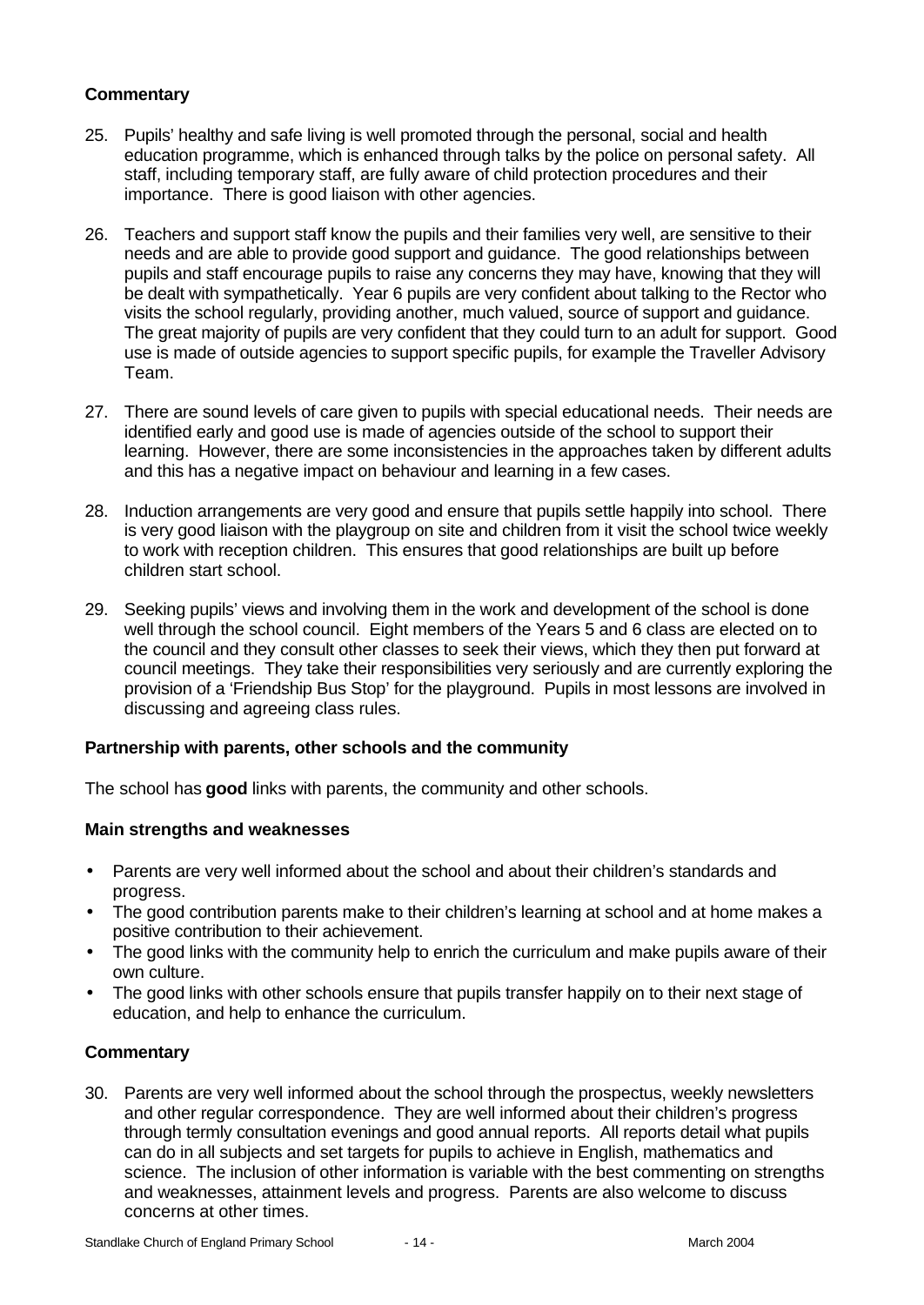- 31. The involvement of parents with pupils' with special educational needs is good. Most parents attend meetings and discuss targets for their children's learning. The school has taken effective steps to address issues where parents find communication with school difficult.
- 32. Parents are satisfied overall. However, a significant minority do not consider that they are well informed about their children's progress, this is not supported by the inspection team's findings. These views largely relate to a particular issue of staff absence. However, the team's judgement takes account of the further consultation evening, newly introduced this term.
- 33. Parents make a good contribution to their children's learning by providing some much-valued help in the classrooms and very good support on trips and visits. Parents raise substantial funds for the school through the Friends of Standlake School association, and also help with maintenance and gardening. The majority of parents support their children with homework, which the school uses well to reinforce and extend learning.
- 34. The good links with the community include very strong links with the church, where assembly is held monthly, Christian festivals are celebrated, and special services such as the Little Loaves service and the leavers' service are conducted. The Rector, who is a governor, leads assembly weekly in school and supports religious education lessons. Good use is made of the church as an educational resource and the village for research in geography. Pupils have been involved in the development of the village recreation ground and the community makes good use of the school.
- 35. The good links with the local secondary school ensure that pupils transfer happily to their next stage of education. In addition to the usual transfer arrangements, pupils visit the school regularly through partnership events, which help to familiarise pupils with the school. Secondary school pupils undertake work experience at Standlake, and students from Oxford Brookes University undertake teacher training at the school. There are good links with Mulberry Bush Special School, including football matches, and projects organised by the Eynsham Partnership help to enrich the curriculum.

# **LEADERSHIP AND MANAGEMENT**

**The leadership and management of the school are satisfactory.** The governance of the school is **good.**

#### **Main strengths and weaknesses**

- The new headteacher has effectively raised the profile and image of the school in a short time. She provides good leadership.
- Subject co-ordinators have not focused on raising standards in teaching and learning.
- Governors have a good knowledge and clear understanding of the school's strengths and weaknesses.

#### **Commentary**

- 36. The headteacher has taken swift and effective action to promote a strong sense of purpose in the school. She has made her high aspirations and determination to succeed very clear. She has set a fast pace and has already initiated a number of improvements, such as taking steps to improve the quality of teaching, and providing a better environment for staff and pupils.
- 37. The school is managed well and runs smoothly because there are regular staff meetings and frequent daily communication between staff, both formal and informal. This is an improvement since the last inspection. All staff are involved in the new action plan, which is effectively shaping the immediate direction of the school because it addresses clear, short-term priorities.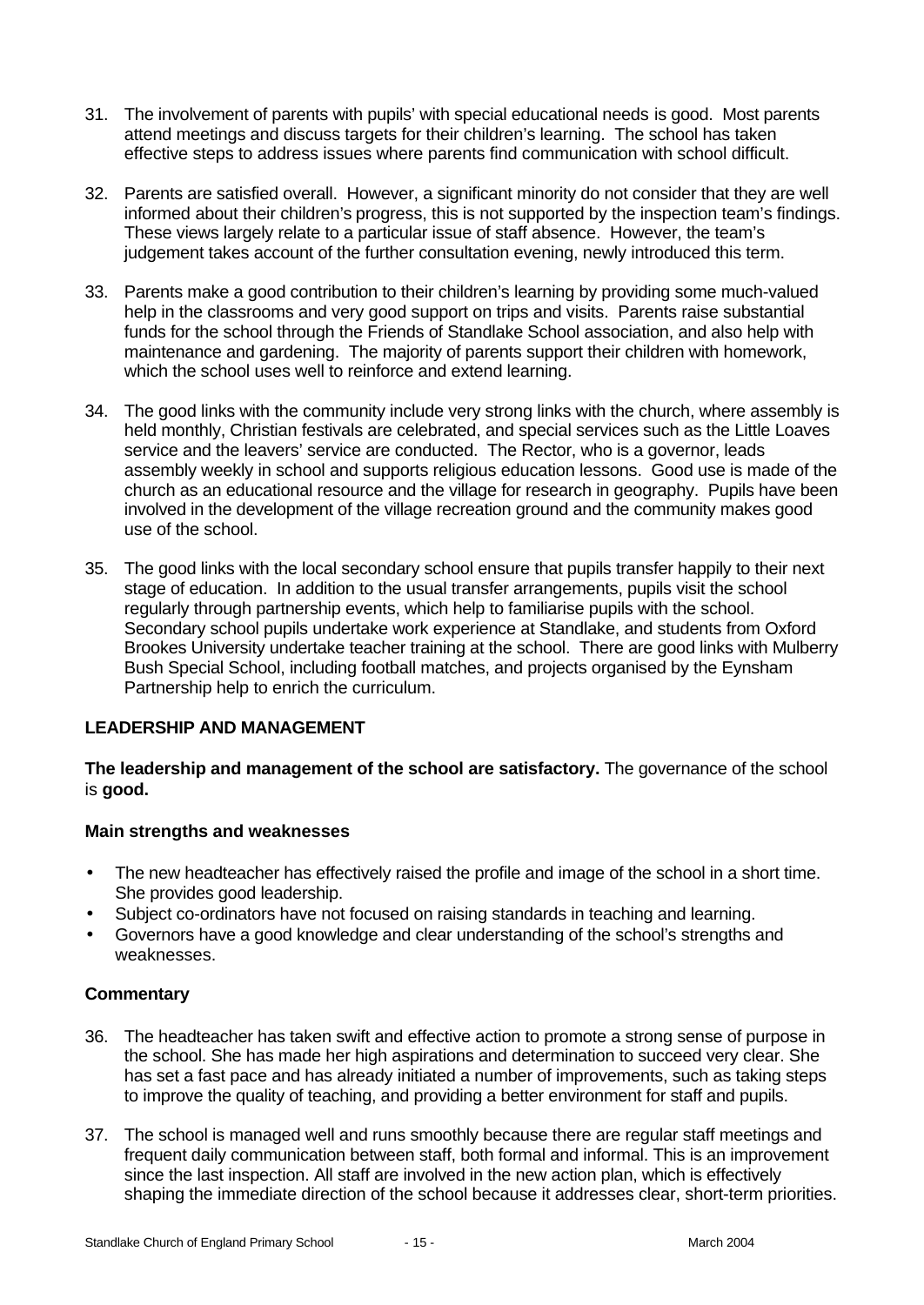It includes succinct information to ensure that everyone knows what the school needs to do to improve, as well as when, how, and by whom.

- 38. The role of the subject co-ordinators is under-developed. In particular, there has not been sufficient monitoring of teaching and learning in some subjects. As a result, some teaching and planning is not consistently good enough to ensure that pupils achieve the best standards they can. The headteacher sets a good example through her work in science and ICT.
- 39. The governors are very supportive and fully share the headteacher's commitment to school improvement and inclusion. There is an effective racial awareness policy. Many of the governors are new but they have been quick to pursue training to help them manage their responsibilities and duties. In addition, experienced governors have drawn up an admirable mentoring system. Governors use their considerable knowledge wisely and constructively to shape the work of the school. They do not shy away from challenging decisions and seeking clarification about matters affecting the school. They are well aware of the schools' strengths, such as pupils' attitudes, its caring Christian ethos and the headteacher's leadership, and they face up squarely to its weaknesses. The Christian ethos is a strength of the school. There are minor omissions from the Governors annual report for parents, such as details on the progress made since the last Ofsted inspection. Other statutory responsibilities are fulfilled.
- 40. The school maintains generally good procedures for financial management and control. The budget is regularly and closely checked. The costings in the school improvement plan are realistic and based well on a detailed analysis of pupils' attainment and good school selfevaluation. The school actively seeks grants to support its development and ensures it seeks the best value it can. For example, the use of accommodation for ICT and the library area has been carefully considered for maximum accessibility and quality.
- 41. The recently appointed headteacher has not let the grass grow under her feet. Governors and senior staff have worked very hard and successfully to create an ethos of care and mutual respect that is evident throughout the school. Staff provide very good role models for the pupils and promote mutual respect for people of different minority ethnic backgrounds. Pupils and parents hold the school in high regard.

### **Financial information**

| Income and expenditure $(E)$ |         |  | Balances (£)                     |
|------------------------------|---------|--|----------------------------------|
| Total income                 | 269,888 |  | Balance from previous year       |
| Total expenditure            | 280,799 |  | Balance carried forward to the i |
| Expenditure per pupil        | 3,066   |  |                                  |

|  |  |  |  | Financial information for the year April 2002 to March 2003 |
|--|--|--|--|-------------------------------------------------------------|
|--|--|--|--|-------------------------------------------------------------|

| Income and expenditure $(E)$ |         |  | Balances (£)                        |        |  |  |
|------------------------------|---------|--|-------------------------------------|--------|--|--|
| Total income                 | 269.888 |  | Balance from previous year          | 3.144  |  |  |
| Total expenditure            | 280.799 |  | Balance carried forward to the next | 12.077 |  |  |
|                              |         |  |                                     |        |  |  |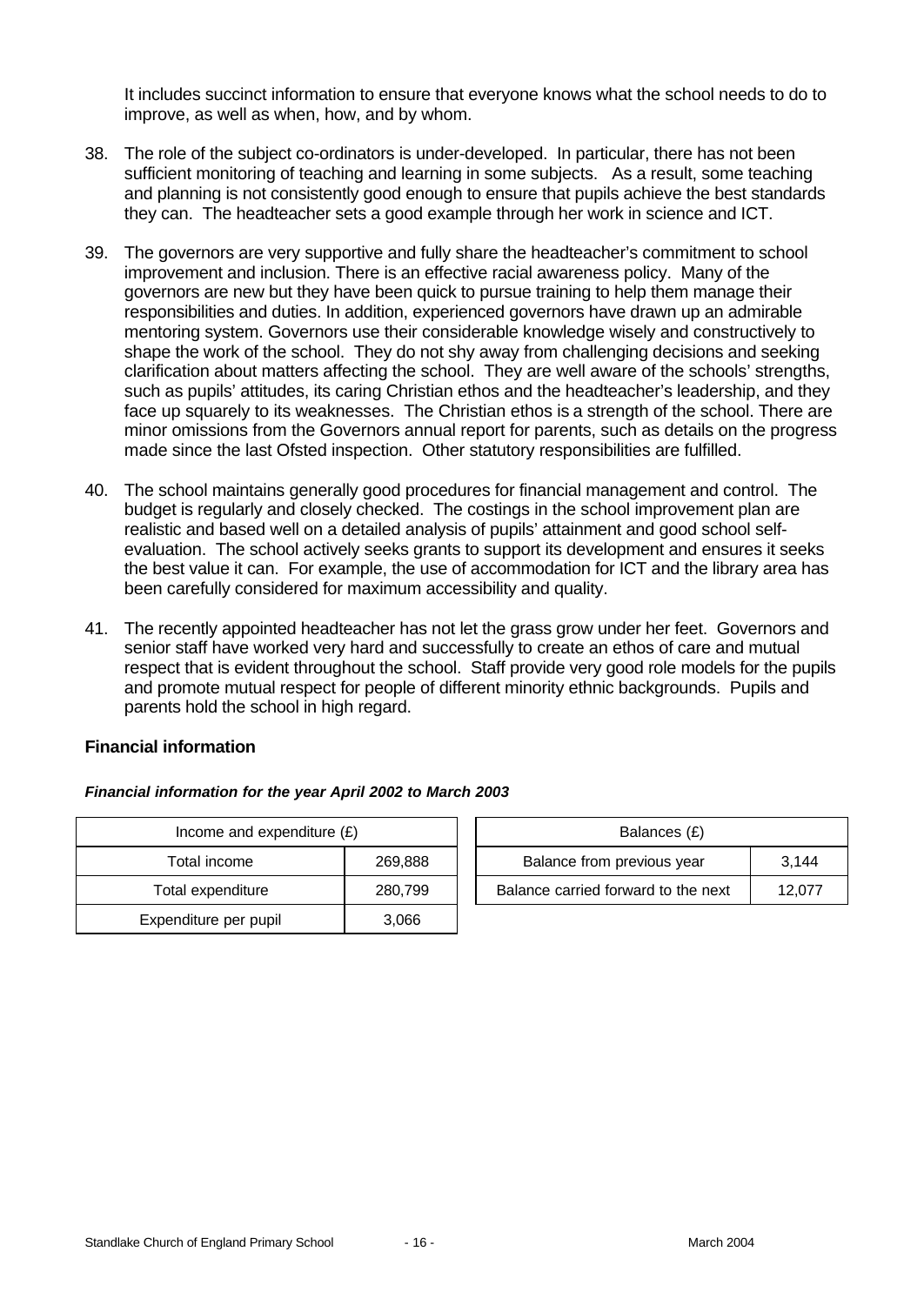# **PART C: THE QUALITY OF EDUCATION IN AREAS OF LEARNING, SUBJECTS AND COURSES**

# **AREAS OF LEARNING IN THE FOUNDATION STAGE**

Provision for children in the reception classes is **satisfactory.**

Children of reception age join a class of Year 1 pupils at the beginning of the term in which they become five. The small size of the school means that the children's overall attainment on starting school varies significantly from year to year. Overall, it is often above typical levels for communication, language and literacy and mathematics. It is broadly typical for other areas. There are good links with pre-school children and induction arrangements are smooth and effective. The children's environment is bright, with displays of their work and some new furniture. However, the area is difficult to manage, consisting of four linked areas that cannot be supervised from one central point. Moreover, no one area is large enough to make whole-class gatherings comfortable. The teacher and the teaching assistant make effective use of the area and the adjacent covered walkway outside.

Relationships with children are good, the teacher has established a friendly atmosphere, and the developmental records of children's achievement are established. Reception children are fully integrated into the life of the school.

The quality of teaching and learning is satisfactory overall. The teaching of basic skills such as early reading, writing and numeracy is effective. However, planning for some aspects of pupils' personal and social development and creative and physical development does not consistently build on earlier learning well enough. Assessment procedures are satisfactory, but are not always sharply used to raise attainment, particularly of the more able. As a result, the most able pupils do not always make the progress they could. Overall, the great majority of children make satisfactory progress and attain at least the expected goals for their age and a significant proportion achieve above this in communication, language and literacy, mathematical development and knowledge and understanding of the world.

# **PERSONAL, SOCIAL AND EMOTIONAL DEVELOPMENT**

Provision in personal, social and emotional development is **satisfactory.**

#### **Main strengths and weaknesses**

- The management of behaviour is not always prompt or insistent enough.
- A few children have not yet learnt to have consideration for others.

#### . **Commentary**

42. Most children are acquiring the skills of belonging to a community and getting along together. Children behave and concentrate when they are absorbed in their task, such as sorting shapes, cooking, or looking at books, because there is a clear purpose to their work, and they are supported by the staff. On these occasions, children have positive attitudes. A few children behave boisterously and the teacher does not always address this rigorously enough. The children have jobs to do, such as washing paint pots and holding doors, to help them develop a sense of responsibility and care for others. In assemblies, children show a sense of respect for staff and visitors, and behave appropriately during prayers and moments of reflection. The quality of teaching is satisfactory, so most children achieve a satisfactory standard, and are on course to reach the expected level by the end of the year. A minority are likely to be still working towards the expected standard at the time of transfer to Year 1.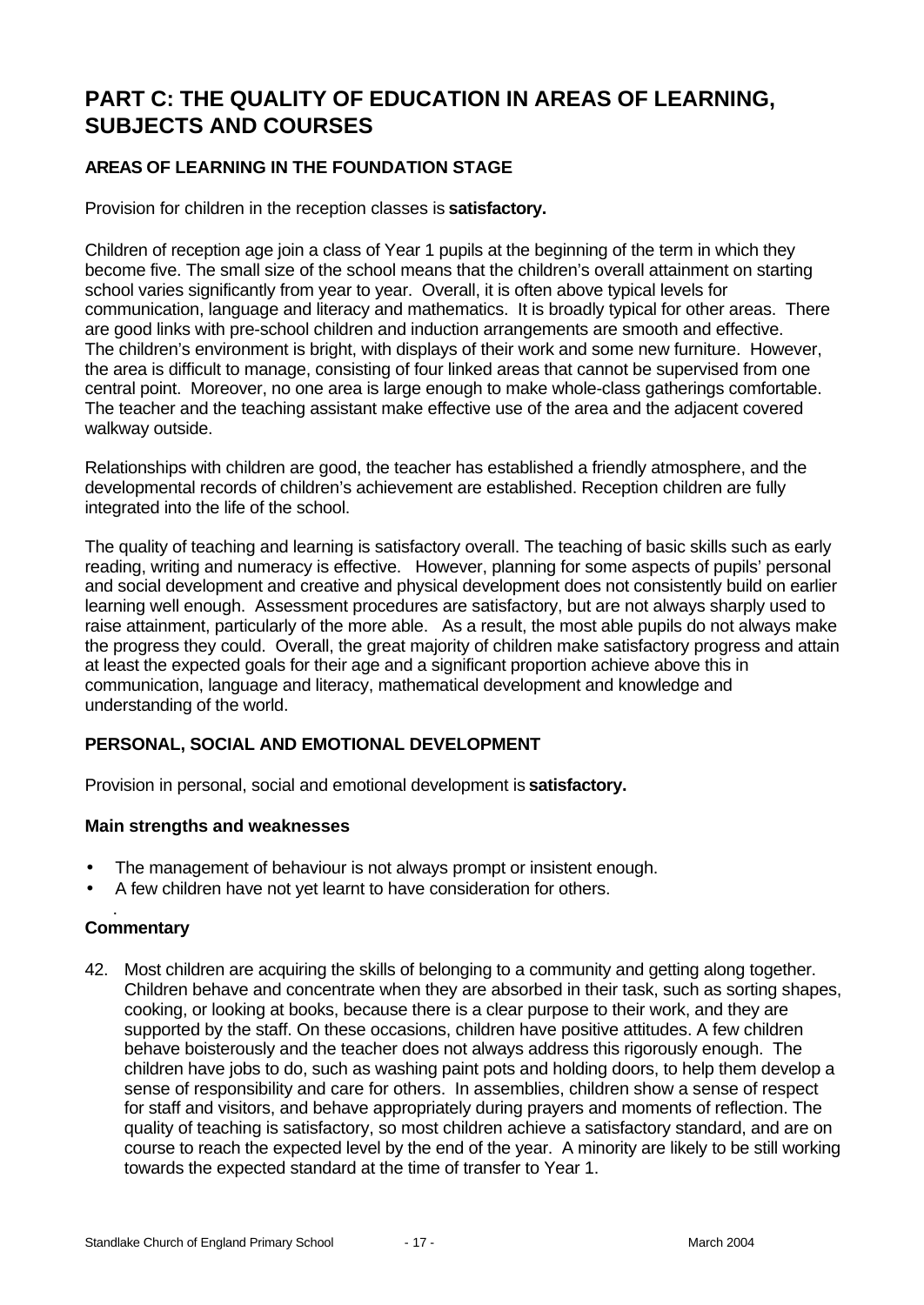# **COMMUNICATION, LANGUAGE AND LITERACY**

Provision in communication, language and literacy is **satisfactory.**

#### **Main strengths and weaknesses**

- The teacher provides regular opportunities for the development of children's speaking and listening skills.
- Children enjoy handling books and listening to stories.
- A few children have very short attention spans and their listening skills are underdeveloped.
- The more able children are not achieving as well as they could.

### **Commentary**

43. The overall quality of teaching is satisfactory. Daily times are set aside for listening and speaking opportunities, like discussions and registration times. Children attend whole-school assemblies and most listen very hard on these occasions to stories, music and prayers. The majority speak clearly and to the point. Speaking skills are also often good. However, a few children find it difficult to listen in class, and lose concentration easily. Children are often articulate and explain their ideas clearly. Most children are beginning to write their own names and familiar words such as *went*, and they readily identify the initial sounds in simple words around the classroom. A significant proportion of the children read and write well. Most children enjoy looking at books, and are beginning to distinguish between storybooks and information books. The more able children write and read their own sentences about events in their lives, such as '*I went to the harvest festival',* and are helped to find words, such as *garden,* in a dictionary. They exceed expectations for their age. Achievement is satisfactory. Pupils with special educational needs make satisfactory progress. However, a small proportion of the most able children do not reach the goals they could because of a lack of suitable challenge.

#### **MATHEMATICAL DEVELOPMENT**

Provision in mathematical development is **satisfactory.**

#### **Main strengths and weaknesses**

- The teacher uses practical activities to make mathematics meaningful.
- The teaching assistant has good questioning skills and engages children's interest.
- A few children have short concentration spans and do not make the expected progress.
- The more able children are not being sufficiently challenged and their achievement is not high enough.

#### **Commentary**

44. The quality of teaching is satisfactory, so most children make satisfactory progress in their mathematical development. The teacher tries to make mathematics meaningful by linking calculations to everyday occurrences. For instance, some children count how many of the children have already baked biscuits, and how many will have the chance next day. The more able children know the days of the week and the names of yesterday and tomorrow. Nearly all children count up to 20 and match a number such as *5* or *7* by holding up their fingers. They do this quickly and exceed typical expectations. The teaching assistant uses questioning well when asking children to sort shapes by the number of sides. Most children concentrate hard and name triangles, squares and rectangles confidently, although not all identify correctly the properties of squares and rectangles. A few children cannot concentrate. They lose interest rapidly because they are not given enough individual attention. Most children are on course to reach the expected standard by the end of the reception year, but a few are likely to be working towards the early learning goal by the time of transfer to Year 1. This is because they have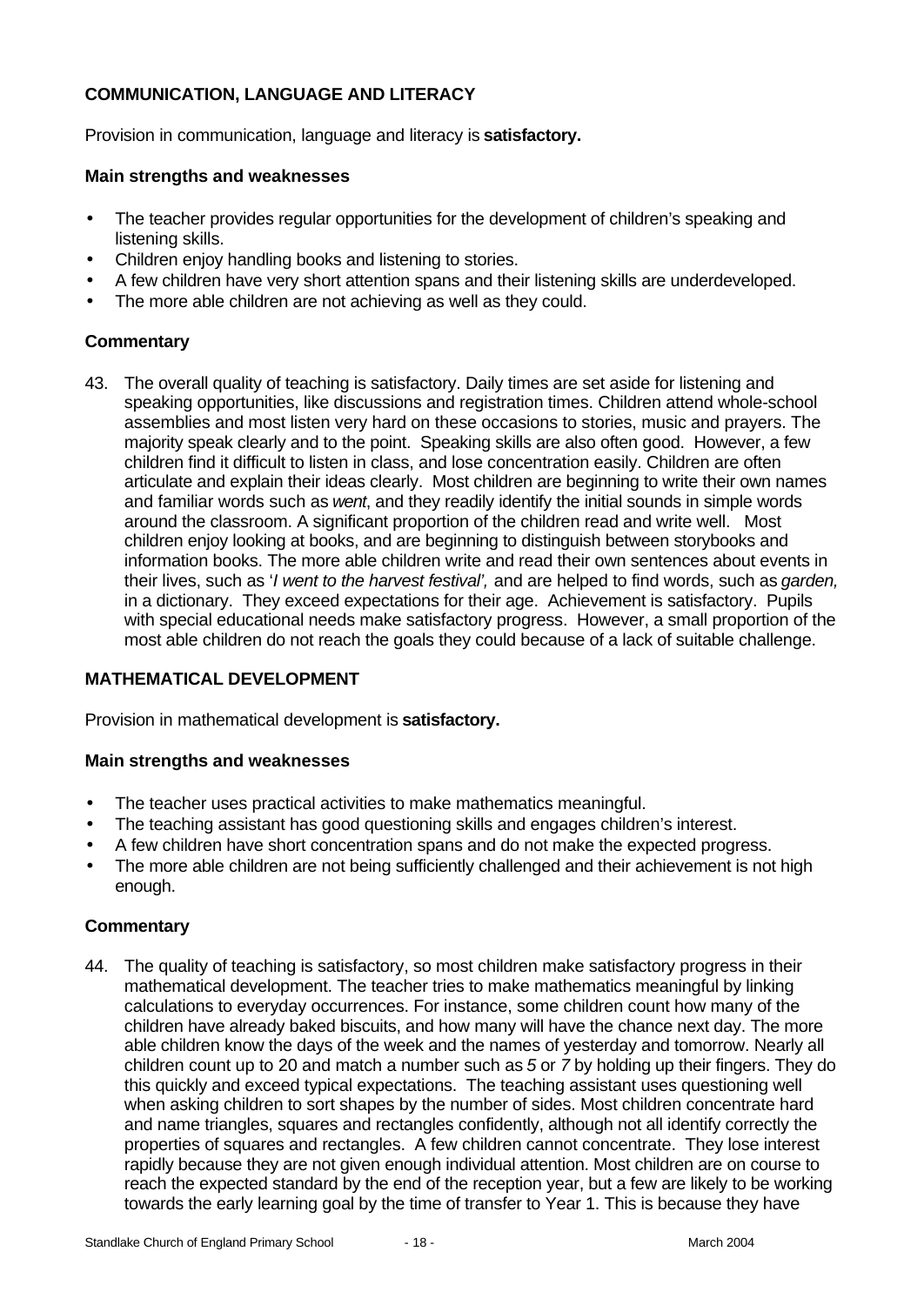difficulty in listening and settling to their task. The work set for more able children is not always demanding enough. Although, they exceed typical expectations for numeracy, they do not do this in all areas of mathematics.

# **KNOWLEDGE AND UNDERSTANDING OF THE WORLD**

Provision in knowledge and understanding of the world is **satisfactory.**

#### **Main strengths and weaknesses**

- The school makes very good regular use of the church to promote awareness of religious education and spiritual development.
- The reception children have regular access to the school's computer suite.
- The teacher plans visits that capture children's interest.
- Planning is too broad and not sufficiently focused on standards.

#### **Commentary**

45. A particular strength in this area of learning is the walk to the local church for monthly assemblies. These occasions provide good opportunities for children's spiritual and cultural development. Daily assemblies provide children with good opportunities to learn about Christian values through stories and music. Regular use is made of the school's computer suite and children are beginning to develop skills, including clicking on the mouse. A visit to the Teddy Bears' Museum stimulates children's interest in follow-up activities in class, and provides meaningful links with other areas of learning, such as writing and art. She deploys her teaching assistant well to supervise groups of children in making biscuits shaped like teddy bears. Most children are on course to reach or exceed the expected standard by the end of the year, and make satisfactory progress because the quality of teaching is satisfactory.

#### **PHYSICAL DEVELOPMENT**

Provision in the development of children's dexterity is **satisfactory.** Provision in the development of children's physical development in activities such as climbing and jumping is **unsatisfactory.**

#### **Main strengths and weaknesses**

- The Foundation Stage lacks a secure hard-surfaced area and fixed apparatus.
- The children do not have enough access to outside toys such as wheeled vehicles and resources are limited.
- Children have satisfactory opportunities to develop their dexterity.

#### **Commentary**

- 46. Children have few occasions when they can climb and jump because there is no fixed apparatus available for their sole use on a day-to-day, free-flow basis. The large wheeled vehicles are situated at some distance from the classroom, there are not enough of them, and there is not enough variety in the type of toys provided. Although a grassed area has been designated for use by the Foundation Stage, direct access to this not possible from the classroom, and it is not safe because the perimeter fence is not secure.
- 47. The development of children's dexterity is satisfactory through a range of activities, including handling pencils, scissors, paintbrushes, construction apparatus and dough. However, there are currently no specific planned activities such as *hand gym* to improve systematically children's dexterity, although there are continuous opportunities for children to play with sand, water and a range of containers.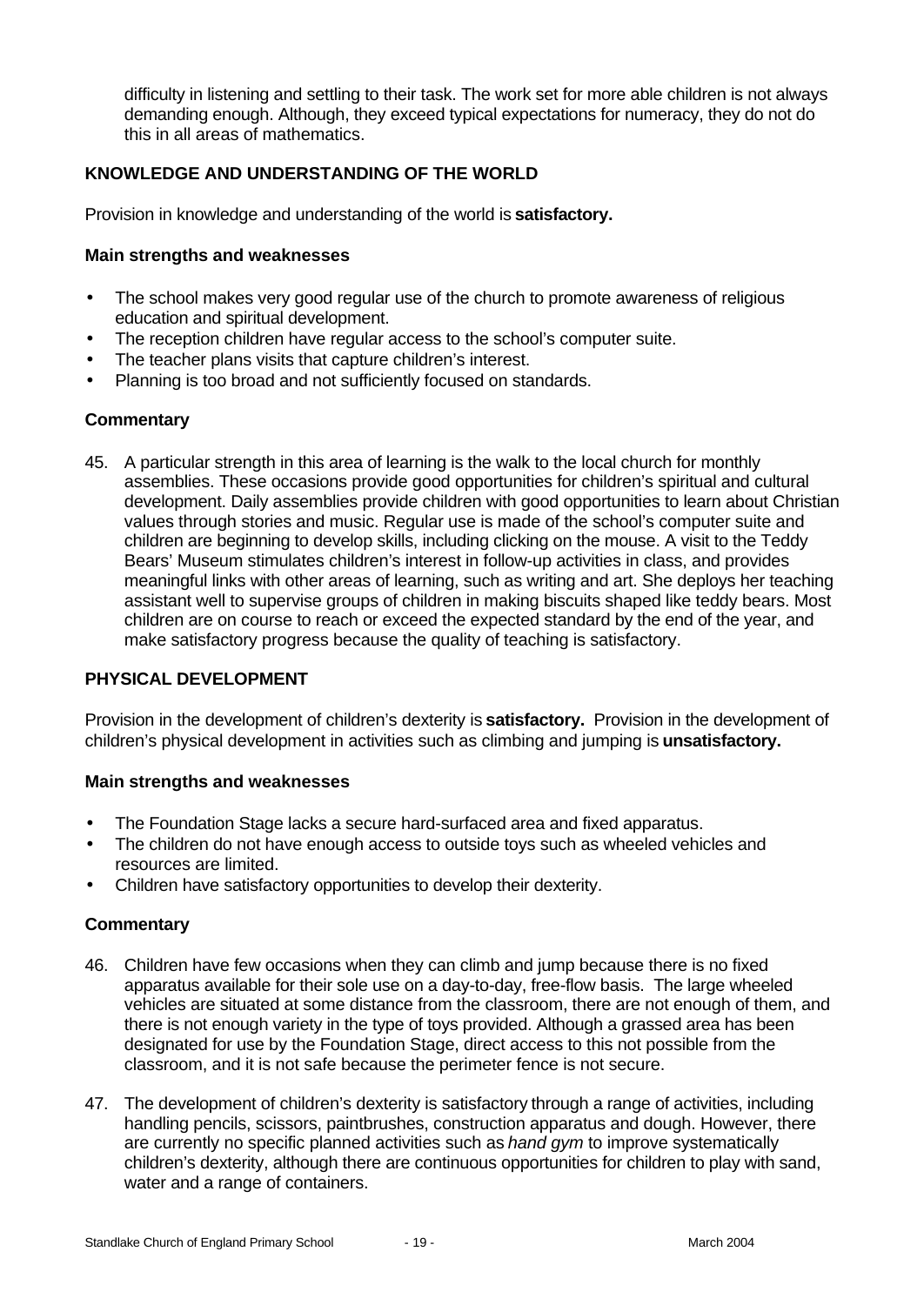The quality of teaching is satisfactory overall because use of the school hall compensates for some of the lack of outdoor opportunities. Children make satisfactory progress in jumping and stretching activities in the school hall and in using small apparatus such as ropes, bats and balls. Most children are on course to reach the early learning goal in developing their dexterity and nimbleness, but progress and achievement in the development of their larger movement skills is hampered and unsatisfactory because facilities are unsatisfactory.

# **CREATIVE DEVELOPMENT**

Provision for children's creative development is **satisfactory.**

### **Main strengths and weaknesses**

- There are too few opportunities for children to develop their creative skills.
- Creative work is linked meaningfully to other areas of children's learning.
- Children enjoy their activities and persevere well.
- Planning is too broad and children's basic skills are not built upon previous learning and experience.

### **Commentary**

48. There were few opportunities during the inspection to observe children's creative development because activities such as painting are not available on a day-to-day basis. However, the teacher has planned work in a range of media such as clay, pencil and materials in modelling teddy bears, observational drawing and collage. She makes clear links with other areas of learning, such as knowledge and understanding of the world, and literacy. For instance, children use wool and felt when illustrating stories such as *Goldilocks and the Three Bears.* After visiting the Teddy Bears' Museum, children enjoy their follow-up work. They look closely at teddy bears, and use pencils with increasing control to draw as accurately as possible. The role-play area is accessible but the range of dressing up clothes and related equipment is limited. Children make satisfactory progress overall because the quality of teaching is satisfactory. Most are on course to reach the expected standard by the end of the reception year.

# **SUBJECTS IN KEY STAGES 1 and 2**

# **ENGLISH**

#### **English**

Provision in English is **satisfactory** overall. Provision for the Year 5/6 class is **very good.**

#### **Main strengths and weaknesses**

- Teaching and learning in Years 5 and 6 is consistently very good.
- The teaching of writing in Years 1 and 2 is not good enough.
- Pupils' standard of reading is a particular strength in the school.
- The subject coordinator does not monitor the subject robustly enough.

#### **Commentary**

49. Pupils' achievement is satisfactory overall. Overall improvement since the last inspection is satisfactory. They get a good boost to their learning in Years 5 and 6. A high proportion of the current Year 6 pupils are working at higher than the expected level for their age. Their progress is good. For the majority of pupils' progress is satisfactory and good in reading. There is no significant difference between the achievement of boys and girls. Pupils with special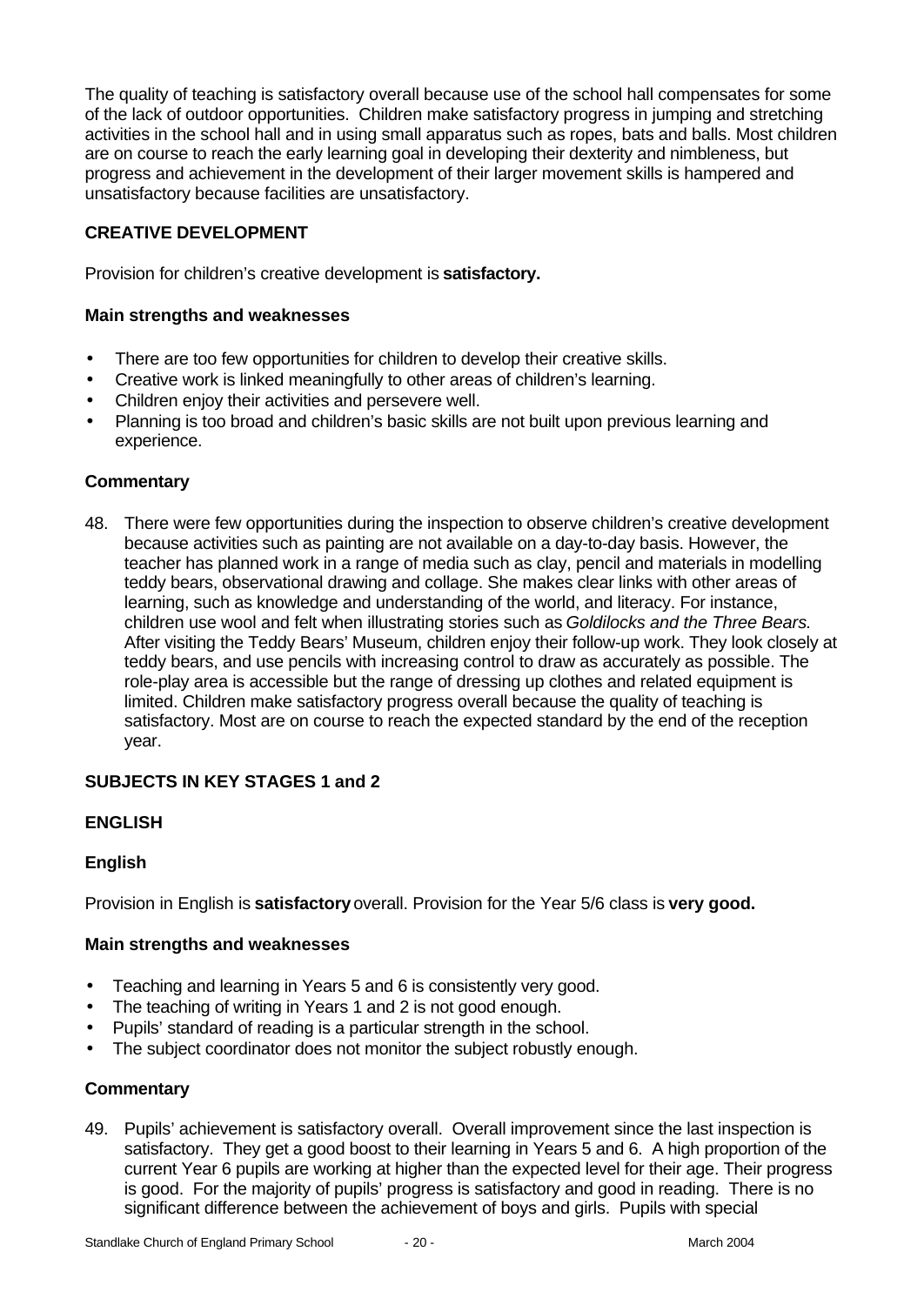educational needs make satisfactory progress. They make good progress in reading and speaking and listening by Year 2. More pupils are on target to reach above average standards by the end of the year than they did in 2003. However, there is a lack of challenge for some of the most able.

- 50. Standards in speaking and listening are good because pupils are confident and articulate. Most listen attentively and respond with relevant and thoughtful contributions to discussions.
- 51. Standards in writing, in the work sampled and in lessons, are consistently very good in Years 5 and 6, and good in Years 3 and 4. The sampling of work indicates that pupils have good opportunities to write for many purposes, including descriptions, instructions, accounts, letterwring, play-scripts and prayers. Spelling and the use of punctuation is good. The standard of handwriting is good. Most pupils from Year 3 use a clear joined script. Older pupils write effectively about a dilemma, creating tension and excitement using alliteration, simile and personification, such as '*the sea growled',* and by varying the sentence construction, as in '*Very carefully, not even making a sound, he tiptoed down the hill.'* Standards in writing in Year 2 are inconsistent. Scrutiny of work indicates that pupils write imaginatively when motivated, for instance by the Christmas story, writing '*One night an amazingly bright star appeared in the* sky.' However, in class, pupils do not develop their writing skills as well as they could because only a few are given opportunities to write, there is too much time spent in speaking and listening, and the lesson lacks a sense of purpose. Consequently, pupils do not achieve as well as they can.
- 52. Standards in reading across the school are high because teachers promote a love of books. Pupils enjoy reading and make very good progress, and achieving very well. Teachers value the help parents give at home. Pupils are excited by the new library and are looking forward very much to using it.
- 53. The overall quality of teaching and learning is satisfactory, but varies between year groups. Teaching in Years 5 and 6 is consistently very good, and is characterised by clear learning objectives, high expectations, a brisk pace, and a strong sense of purpose. In Year 1 and 2, pupils are taught basic skills well and this results in neat handwriting and sound grammatical construction. However, in an unsatisfactory lesson the pace and demand was not sufficient to encourage the pupils to write with imagination and verve. Teachers bring lessons to a satisfying close, leaving pupils with a strong sense of achievement. The marking of pupils' work is thorough throughout the school. However, there is not always enough guidance matched to examples in the pupils' work to help them improve. General targets are set for pupils to achieve and these are shared with parents. These are having a positive impact on basic skills and support the good use of homework.
- 54. The subject is well resourced and the new library area is used well. Good opportunities to enrich the curriculum include a visit to Chipping Norton theatre, and a poetry day at the local secondary school. The leadership and management of the subject is satisfactory overall. However, there has not been rigorous enough evaluations of teaching and learning, partly because of significant other commitments within the school for some time.

#### **Language and literacy across the curriculum**

Children make good use of their writing skills in religious education and design and technology, and they write descriptions, captions and instructions to enhance their drawings and sketches. The use of literacy in history and geography is satisfactory. In all classes, the use of ICT in writing is limited.

# **MATHEMATICS**

Provision in mathematics is **satisfactory.**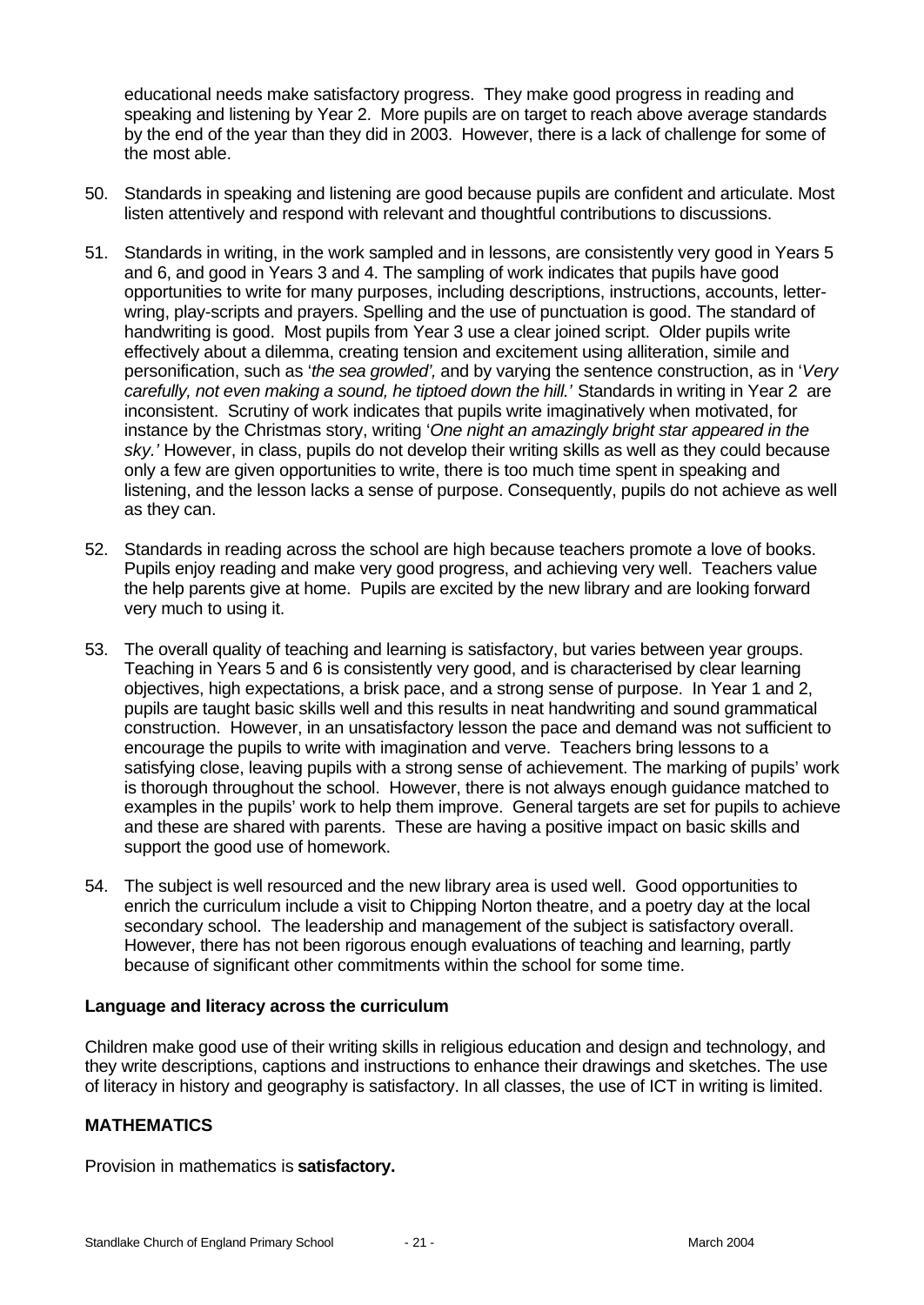#### **Main strengths and weaknesses**

- Pupils' ability to calculate mentally is very good in Year 6.
- Pupils in Years 3 to 6 solve word problems systematically and have a broad mathematical knowledge.
- Tasks in Years 1 and 2 are too repetitive to challenge the most able pupils, and their understanding of shape and measure is not deep enough.
- Good use of homework supports learning by all pupils.

#### **Commentary**

- 55. Pupils' overall achievement is satisfactory and current standards in Year 2 are above average. They are well above average in Year 6. This largely reflects appropriate progress from their attainment when they start school. The pupils are given a good boost to their achievement through the high quality of teaching in Year 6. Pupils with special educational needs achieve as well as their peers. There has been satisfactory improvement since the last inspection.
- 56. The pupils in Year 6 are very sharp in their mental calculations. They know multiplication and division facts well and can transfer this knowledge into solving mathematical problems. They are systematic and logical in this. Through Year 3 to 6 the pupils develop a good understanding of all aspects of mathematics. For example, they plot accurate frequency graphs arising from their own data. They plot regular and irregular shapes using coordinates and make rotational translations of them. They have a good knowledge of decimals and percentages. They are beginning to pose their own mathematical questions and the more able are set very appropriate investigations. The reason pupils are working at these higher standards is because teaching is good and often very good in Years 5 and 6. Lessons are very challenging and there is good use of ICT by the teacher to motivate and instruct. Pupils are expected to work with independence, and marking is sharply focused on developing mathematical skills.
- 57. By Year 2, pupils also show a good grasp of numerical facts, and recall is often quite fast, particularly by the more able. However, they do not show a very deep understanding of other aspects of mathematics. For example, they are unsure of the names and properties of several simple shapes and have little knowledge of how to measure appropriately. They have a reasonable mathematical vocabulary, but are unsure how to apply it. A good proportion of pupils are working at levels above those normally expected but are not sufficiently challenged in lessons and so do not make all the progress they could. This is because the activities the pupils undertake are not securely matched to their ability, and the teacher does not generally make the lessons pacey and exciting enough for them. Activities are over-methodical and repetitive. However, tasks generally support the less able. Good and accurate assessments are made of pupils' achievement but these are not used consistently to ensure lessons are challenging enough.
- 58. The teachers make good use of regular homework in most classes to boost pupils' learning of basic facts and to reinforce the learning in the classrooms. There is satisfactory leadership of the subject and good support from the LEA. There has been limited recent monitoring of teaching, but analysis of test data has led to a change in the published mathematics scheme of work that is currently being trialled.

#### **Mathematics across the curriculum**

This is satisfactory. Pupils throughout the school make good use of science activities to develop their understanding of data handling. In ICT, the older pupils successfully use spreadsheets and calculators, and relate this to real life situations. There is too little use of other subjects to extend the pupils' understanding and use of different forms of measure.

#### **SCIENCE**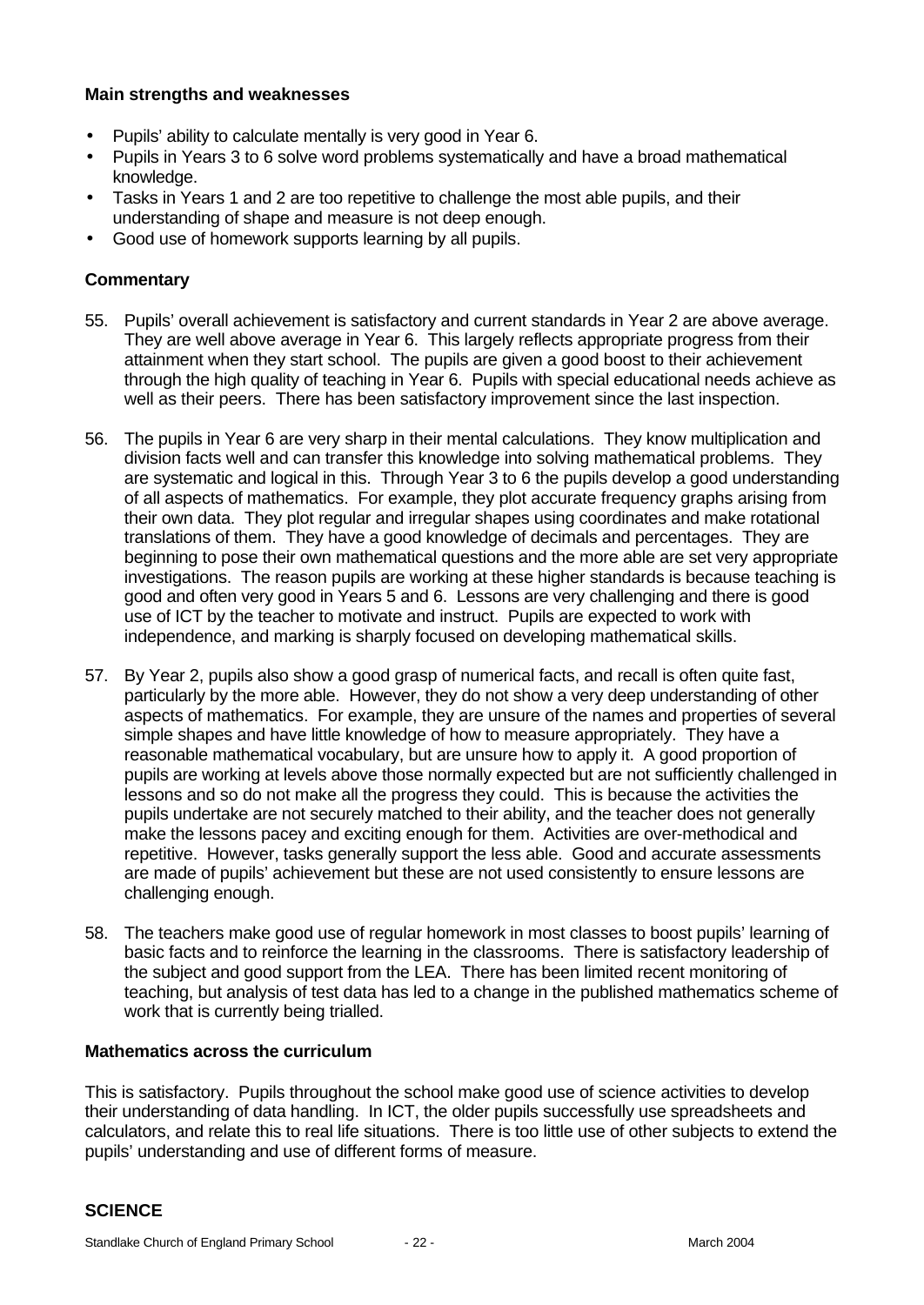Provision in science is **satisfactory.**

### **Main strengths and weaknesses**

- There is an increasing emphasis on practical activities which challenge pupils of all abilities.
- Pupils use a good range of methods to record their experiments, and written work makes a good contribution to literacy skills.
- The challenge for the most able pupils in Year 2 is not always sufficient.

### **Commentary**

- 59. Weaknesses in pupils' experimental and investigative skills have been largely successfully addressed since the last inspection, and the new subject leader has taken a strong lead on developing this aspect.Overall, achievement is satisfactory and a significant proportion of pupils in Years 2 and 6 are working at above normally expected standards.
- 60. By Year 6, pupils have a good knowledge of materials and their properties because they conduct a good range of experiments to investigate them. For example, pupils use magnifying glasses well to make in-depth investigations on the changes that occur in mouldy food. The teachers challenge the pupils well by planning lively experiments that motivate and engage the pupils. However, pupils do not develop their own ideas for finding solutions to problems or deciding on the investigation to follow. They make sound use of computers to record and analyse their data throughout the school. In Year 2, pupils also undertake a wide range of experiments, for example on electricity or healthy living. However, too much time is spent on simple tasks to fully challenge pupils, such as naming parts of a circuit and colouring in.
- 61. The pupils throughout the school record their science in a variety of interesting ways. They often write up the experiments using a simple framework, which gives them a good opportunity for self-expression. In Years 1 and 2, pupils handle data well to record their experiments about the effect of exercise, and the use of ICT for this is satisfactory. Much of the recording throughout the school makes a good contribution to pupils' work in literacy.
- 62. Overall, teaching and learning are satisfactory. Support for pupils with special educational needs is largely effective. The teachers are increasingly encouraging the pupils to find out for themselves and to take some responsibilities for their learning. There is not enough use made of more complex measures and accurate readings to challenge the most able by Year 6. There is sometimes a lack of challenge in lessons for the more able pupils in Year 2 because the teacher does not instil a sense of urgency and does not extend their thinking enough through questions. However, the work in pupils' books indicates that the teaching is generally satisfactory, and assessment is sound. As a result, some teaching is unsatisfactory. The new subject leader has not yet had the opportunity to monitor closely the impact of new schemes and plans.

# **INFORMATION AND COMMUNICATION TECHNOLOGY**

Provision in information and communication technology (ICT) is **satisfactory.**

#### **Main strengths and weaknesses**

- The teachers are making good use of the new ICT suite to give pupils the chance to explore and experiment with new learning.
- Pupils of all ages have good skills in combining text and pictures. However, they have little experience of using computers to control and plan.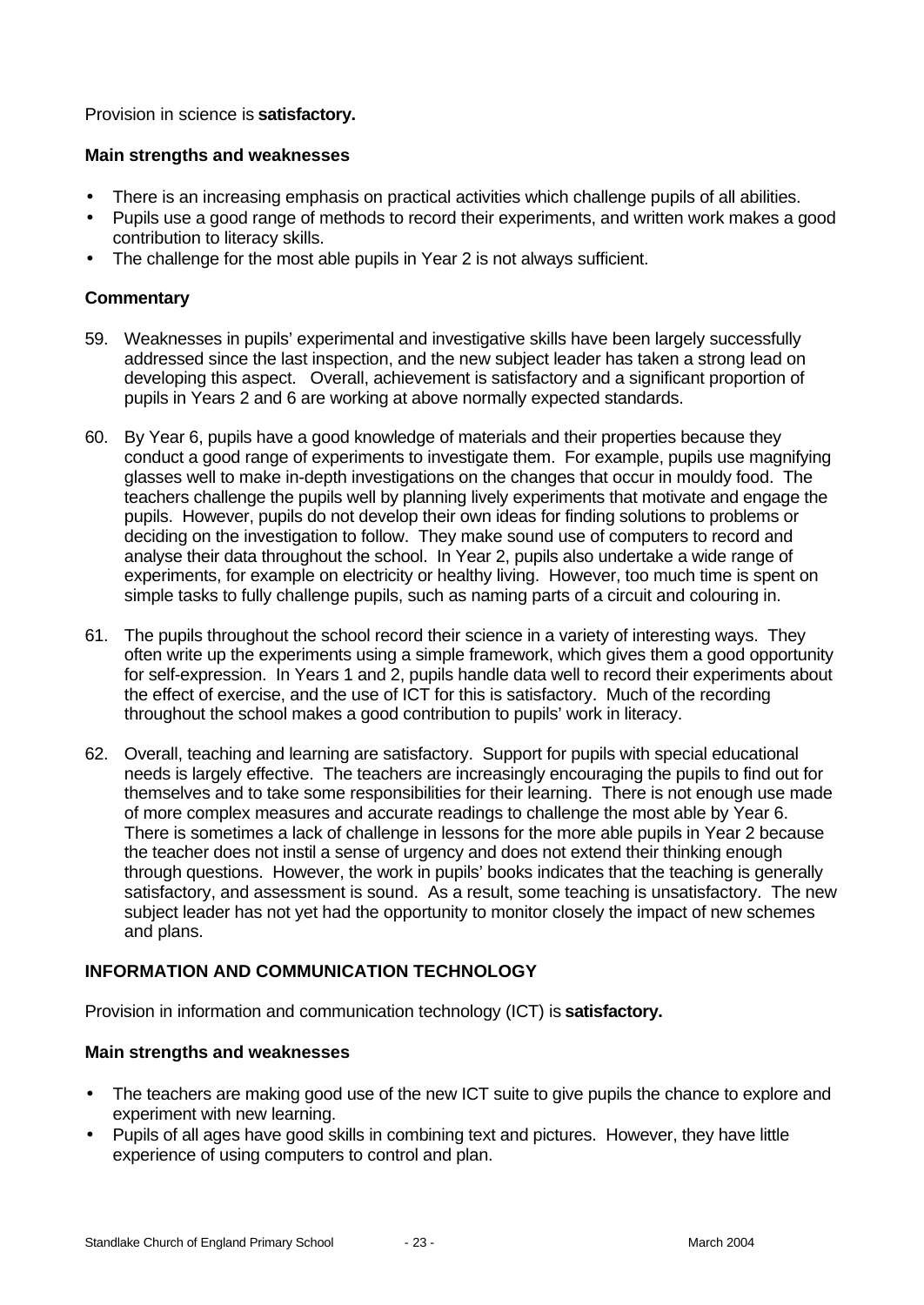### **Commentary**

- 63. By Year 6, standards are close to national expectations, except in control technology where they are below expectations. Standards by Year 2 are at expected levels and achievement is satisfactory and improving. Pupils overall achievement is satisfactory.
- 64. There is strong evidence that teachers and pupils are making increasingly good use of the available resources and this has a positive impact on standards. The pupils are also given good encouragement through homework to make constructive use of home resources, which many pupils have. The parents see the increasing use of computers as a good development and, overall, the subject has improved well since the last inspection. The curriculum is planned well so that work in ICT is meaningful and not just an exercise. For example, following a visit to a mosque, pupils in Year 5 and 6 made their own PowerPoint presentations to present their research on Islam. The pupils are enthusiastic and skilful in using the tools in the PowerPoint program because of previous work they have undertaken and the good guidance they are given. In Year 1, the pupils have good basic skills, such as selecting items from an onscreen menu, and collecting and saving their information. They are confident to experiment, and they receive good support from teaching assistants.
- 65. By Year 6, the pupils have a broad range of skills on the computers. They are particularly good at using the text facilities of word processor programs, and combining with work produced on art programmes or pictures scanned into the computer. They build well on good skills taught lower down the school. For example, the Year 2 pupils make good use of their knowledge to create lively and interesting posters on safety and electricity. Year 6 pupils are competent to use simple spreadsheets, and appreciate the value of them in modern life. This makes a good contribution to the development of citizenship. The pupils have positive attitudes and work with little supervision. The pupils have some experience of using a floor turtle to plan and follow routes and, in Year 6, they make simple programs for a screen turtle to follow. They have little experience of other control technology.
- 66. The teaching is at least satisfactory, and it is improving through increased use of the ICT suite. There is, currently, only one interactive whiteboard but this is used well by the teachers of older pupils. The new, temporary, subject leader has made good use of detailed assessment procedures to assess pupils' standards and to support planning. The enthusiasm of teachers and strong leadership leaves the subject well placed for further improvement.

#### **Information and communication technology across the curriculum**

This is satisfactory. The school is creating good opportunities for pupils to use the themes of other subjects to develop ICT skills. For example, there is sound use of computers for handling data and spreadsheets in mathematics. Internet facilities are used quite extensively for research in history, geography and religious education. The pupils develop good presentation skills through word processing and PowerPoint programs used in a range of subjects. Good use is made of ICT in art and design. There is limited use of digital photography, and the more advanced measurement capabilities of computers, such as temperature probes, are not well developed.

#### **HUMANITIES**

No lessons were observed in history and geography. Evidence was gathered from discussions with pupils and analysis of their work.

#### **Religious education**

Provision for religious education is **very good.**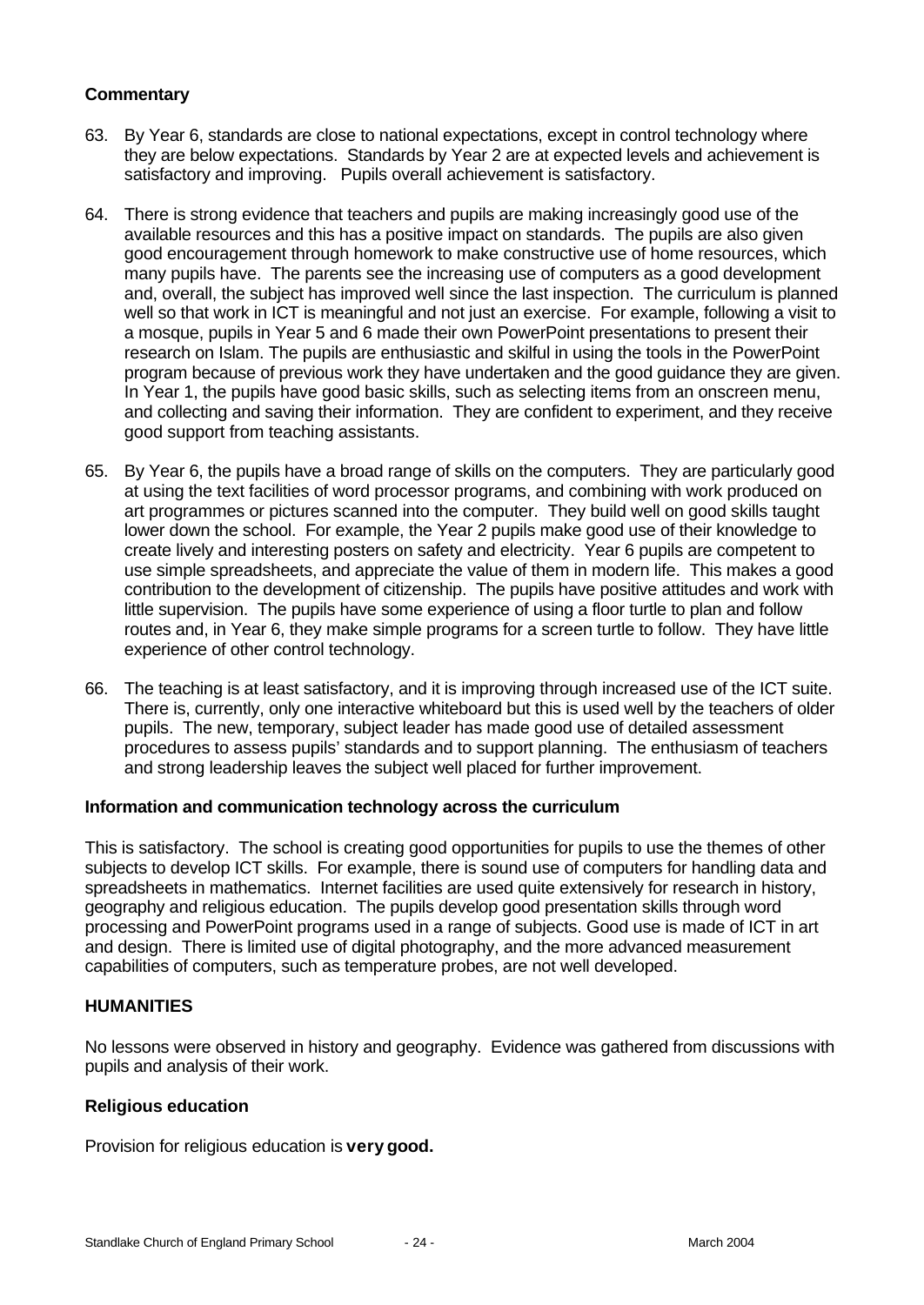#### **Main strengths and weaknesses**

- There are very good links with the church.
- Pupils make good progress and standards are high.
- The co-ordinator is very knowledgeable and committed.

#### **Commentary**

- 67. Pupils of all abilities, including those with special educational needs, achieve well and many exceed the expectations of the Locally Agreed Syllabus. A number of strengths contribute to these high standards. The school has a warm, friendly and Christian ethos where everyone is valued and respected. The school benefits greatly from a close relationship with the village church. Monthly services at the church are attended by all pupils. The rector is a frequent visitor to school, takes assemblies once a week and shares lessons. The school's ethos, the close links with the church, and the rector's expertise and teaching skills are important factors in the pupils' secure development of their knowledge and understanding of Christianity.
- 68. Only two lessons were observed during the inspection, in Year 6 and Year 2. The very full sample of children's work in religious education is of a high standard. The standards achieved and progress made by pupils in religious education throughout the school are good because the quality of teaching is good overall. In Years 5 and 6, and where the school draws on the expertise of the rector, the quality of teaching is very good because of secure subject knowledge, good pace and high expectations.
- 69. Pupils study other faiths such as Judaism and Islam. The curriculum is brought to life very effectively through visits to places of worship, such as a mosque. The pupils talk and write vividly about their experiences on these occasions. They show a clear understanding and sensitivity towards the practices, beliefs and special books of other faiths. In their writing, pupils vividly describe events from the Old and New Testaments. Their deep knowledge of their local church is evident in labelled plans showing the lectern, font and altar. Good links with other areas of learning, such as history and art, are evident, and particularly good links with ICT in are made Years 5 and 6 when pupils devise leaflets about visiting a mosque.
- 70. The co-ordinator works closely with the rector. Together they have audited the resources and taken steps to improve these. The co-ordinator has considerable subject knowledge and has written a clear action plan to support and develop her subject further. She is keen to monitor teaching and learning as a priority.

# **History**

By Year 6 standards are similar to those expected nationally and pupils have good attitudes to the subject. There are useful links made between history and other subjects, such as art and design. English and ICT. Pupils in Years 1 and 2 make a study of native Americans. They combine their geography work on a neighbouring village with history work on the church and school. In Years 3 to 6, pupils make detailed studies on Ancient Greece, with individual research on Athens and Sparta, for example making good use of the Internet and reference books. The pupils write with empathy about voyages in Tudor times. The teachers' marking often helps pupils develop their historical thinking. There is a sound range of recording techniques, including cartoons and drama. The older pupils particularly enjoyed their studies of recent history, the 1960s, and undertook interesting projects on key characters and clothes and music.

# **Geography**

By Years 2 and 6, standards are at least typical for pupils' ages and they enjoy the subject. They develop sound map skills through practical studies. For example, in Year 1 and 2, pupils undertake a detailed investigation of a neighbouring village and its school, which involves the pupils in drawing their own maps and keys, and writing detailed reports. In Years 3 to 6, pupils undertake more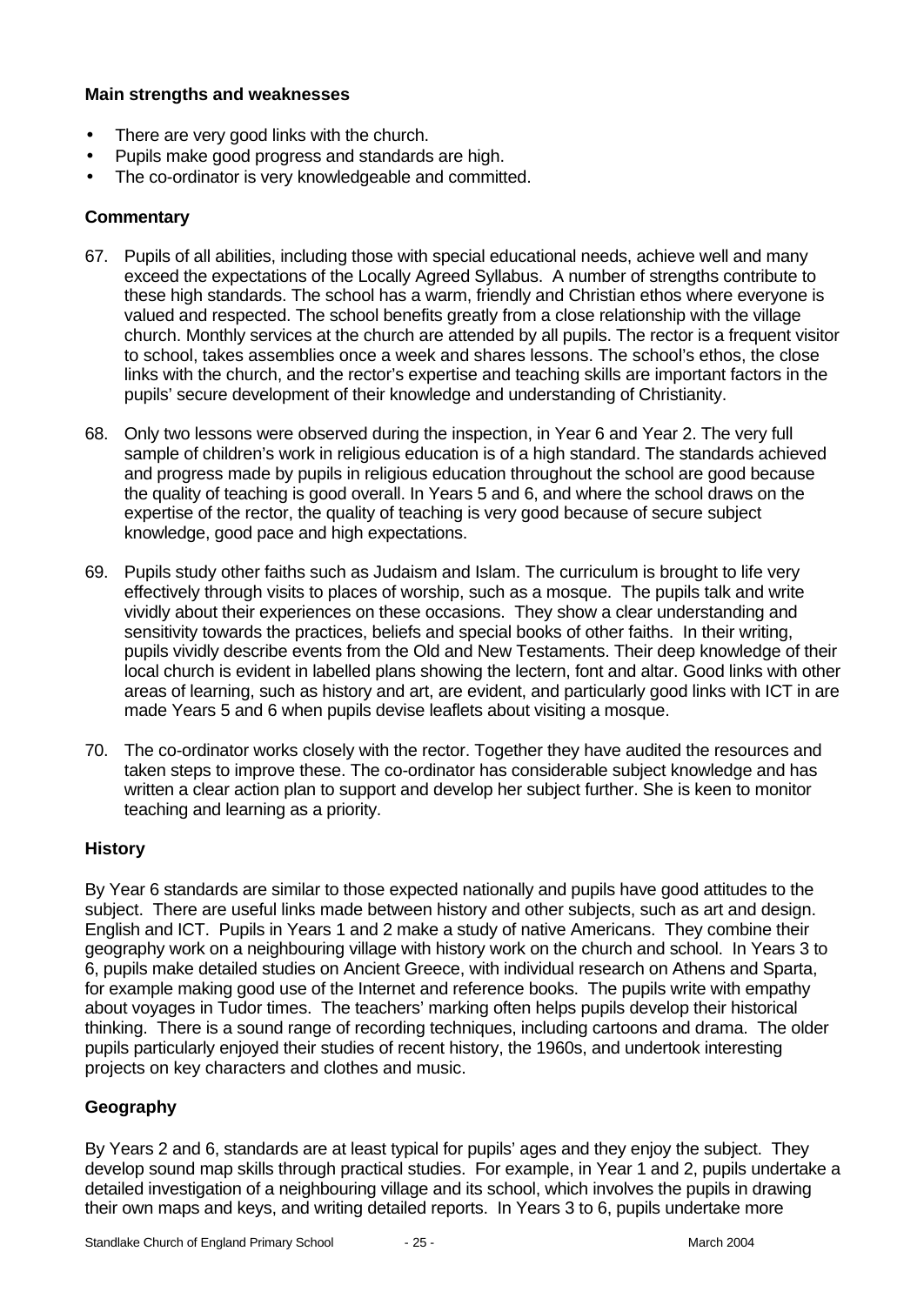detailed studies of maps and have a sound understanding of ordinance survey keys. They have a broad knowledge, again based on practical activities. The older pupils followed the course of a river and enjoyed experimenting on the speed of the water. They recalled a good vocabulary from this work. Pupils have made good use of email to communicate with children in Denmark and Holland, and have pen pals abroad.

# **CREATIVE, AESTHETIC, PRACTICAL AND PHYSICAL SUBJECTS**

No lessons were observed in art and design or music. It was possible to observe only one lesson of design and technology, and one of physical education. Therefore, an overall judgement could not be made on provision in these subjects. However, information on standards and learning were gathered from an analysis of pupils' work and discussions with pupils.

#### **Art and design**

By the end of Year 6, standards in pupils' work are above those expected nationally. In Year 2, standards are at the expected level for pupils of this age. These represent an improvement since the last inspection.

Teachers' planning shows that good opportunities for the progressive development of pupils' skills are provided throughout the school. For example, Year 6 pupils have built on previous knowledge and developed skills to indicate in their drawing and painting a developing understanding of perspective. They have studied and successfully imitated the styles of artists from other times and cultures, such as Van Gogh, Matisse and Mondrian, using colour and proportion to very good effect. These studies make a good contribution to pupils' cultural development.

Good links between art and design and ICT are made, showing the development of pupils' observational skills as well as computer keyboard skills. For instance, different year groups make individual self-portraits or portraits of their friends. The older pupils' work shows that they are successfully acquiring more sophisticated skills in using brushes and colour to depict freckles, and different types of hair, such as curly, wavy or straight. Good opportunities for collaborative work and personal development are provided in Years 5 and 6 when constructing striking murals based on Van Gogh's work.

#### **Design and technology**

Only one lesson was observed during the inspection, in Years 5 and 6. Standards are in line with national expectations. This is good improvement since, at the time of the last inspection, standards were judged to be below expectations. In Year 2, a scrutiny of work indicates that standards of pupils' work and achievement are still satisfactory.

Pupils in Year 6 investigate the properties of slippers, disassembling real slippers as a preliminary step. They make good use of their drawing and writing skills in preparing plans for their own slipper design, before setting about constructing a prototype in paper. The quality of teaching is very good, with clear objectives, good pace and high expectations. Pupils make very good progress in lesson because they are highly motivated and concentrate hard.

The co-ordinator has not had opportunities to monitor the quality of teaching and learning.

#### **Music**

During the inspection it was not possible to observe any music lessons. However, pupils have good opportunities in assemblies to listen and appreciate music from other times and cultures, such as *On hearing the first cuckoo* by Delius, because the music is played as they enter and leave the hall and wait for the service to begin.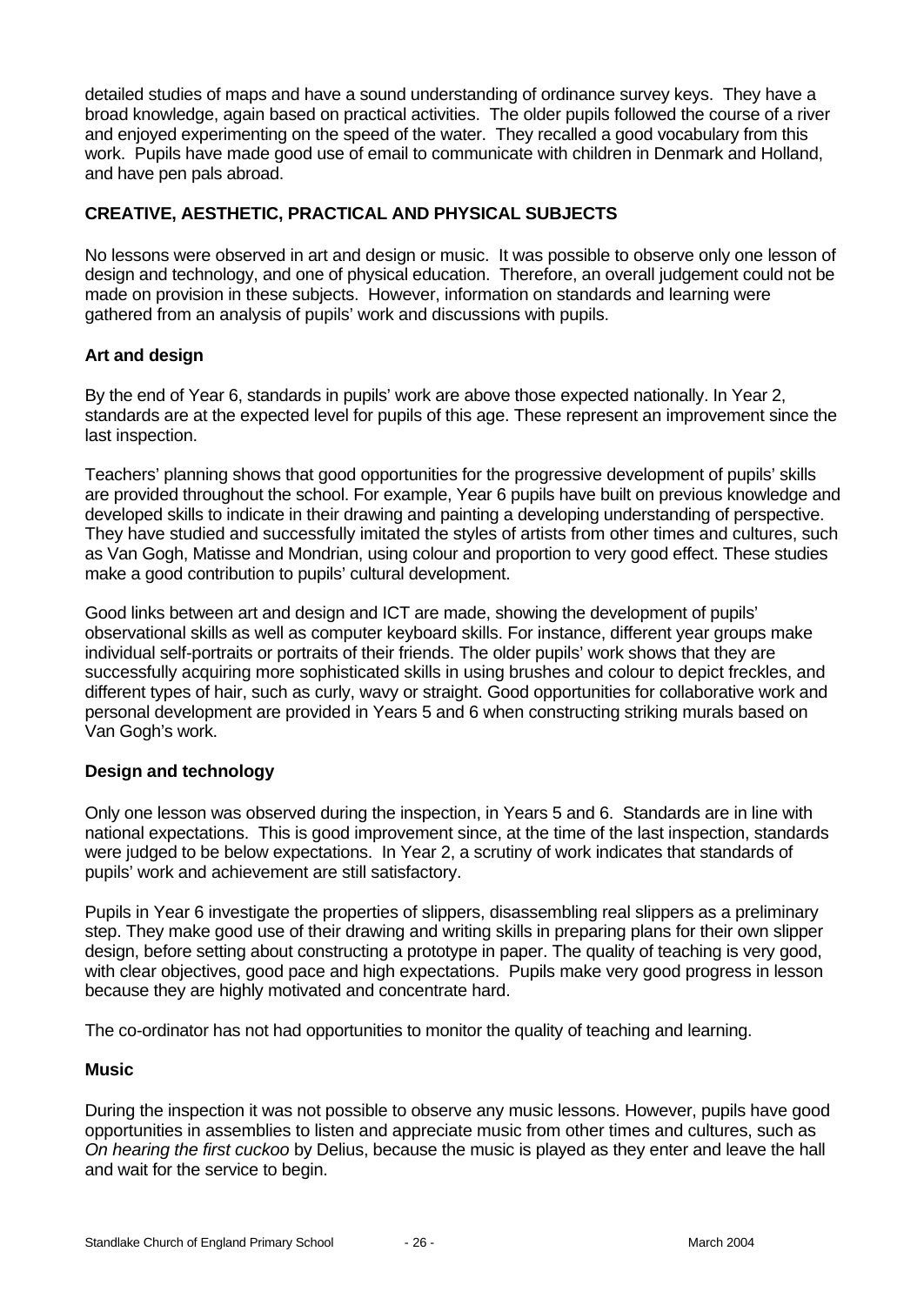Good listening opportunities are also provided by the school's recorder groups, who play descant recorders confidently, with good rhythm. Correct tonguing produces clear notes and pupils breathe properly at the end of phrases which is indicative of good teaching with attention to detail. The pupils are mastering the skill of reading standard notation. They successfully play two different waltzes simultaneously because their concentration is intense.

In assemblies, pupils have positive attitudes to singing. The texts of some songs are challenging, but they are efficiently displayed by means of an overhead projector. Pupils concentrate and try hard. They show good understanding of the words by singing with sensitivity, feeling and suitable dynamics. All of the singing is in tune and rhythmic.

The co-ordinator uses her subject knowledge well in assemblies as she develops children's knowledge and understanding of music in her explanations about the music of the week. She has not had the opportunity to monitor the teaching and learning in music lessons across the school.

### **Physical education**

There was insufficient opportunity to make judgements across all aspects of the subject. In the one lesson seen in Years 3 and 4, the quality of pupils' movements and enthusiasm for the subject was typical for their ages, and the teaching was sound. The Year 6 pupils all swim at least the minimal length expected for their age and many exceed this. They have a clear understanding of the benefits of warming up before physical exercise and the value of physical activity to their health and wellbeing. The pupils feel that they are encouraged to discuss and comment on the quality of their movements and this helps them improve. For a small school there are several good opportunities for pupils to play team games with other schools, and to take part in competitions.

# **PERSONAL, SOCIAL AND HEALTH EDUCATION AND CITIZENSHIP**

Provision in personal, social and health education is **good.**

#### **Main strengths and weaknesses**

- The care and good example set by all adults encourages pupils to grow in self-assurance.
- Pupils learn effectively about healthy living.
- The new school council provides good opportunities for pupils to learn about citizenship.

#### **Commentary**

- 71. The ethos of the school is one of positive encouragement in personal development, despite some lack of challenge for the more able younger pupils. The teachers expect pupils to undertake responsibilities, and frequently engage with them in mature and interesting discussions. This is very evident in the confident and assured speech of pupils of all ages, but especially in Year 6. The new leadership is putting aspects of this work on a more sure and planned footing, but it is clear from talking to older pupils that they have felt involved in school life for some time.
- 72. The pupils undertake useful studies on healthy living through work in science. This includes sex education, and awareness of the dangers of drugs and alcohol. Activities in physical education reinforce this, and there are many examples of pupils being encouraged to work safely in other subjects such as design and technology. In religious education, the pupils explore many aspects of their spiritual understanding.
- 73. The pupils are developing a sound understanding of their role as citizens through exploring the capabilities of ICT, such as spreadsheets and PowerPoint, and they give frequent presentations to others. The school council allows older pupils to take several leadership and committee roles in Year 6, and this strategy is to be extended.